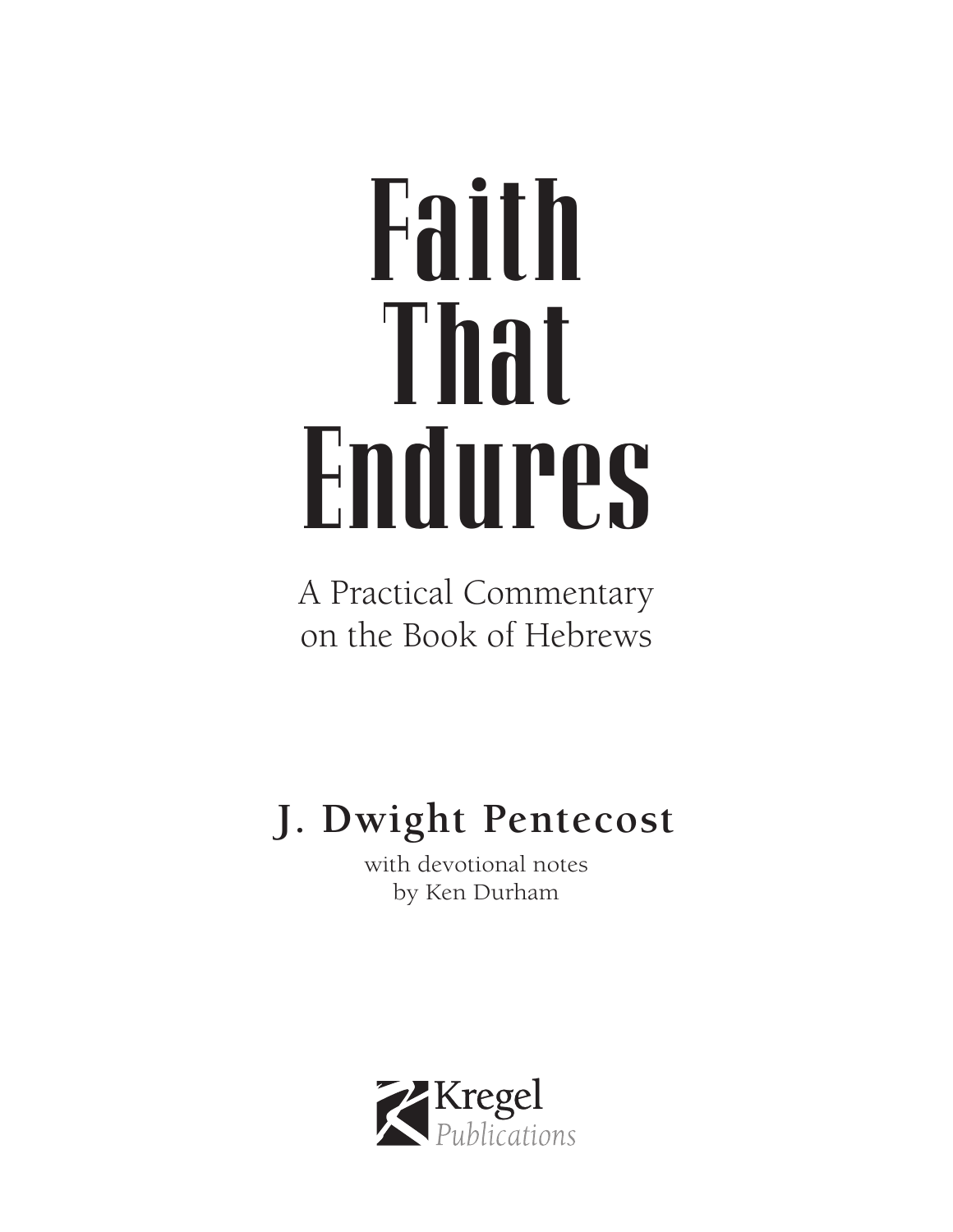*Faith That Endures: A Practical Commentary on the Book of Hebrews* 

by J. Dwight Pentecost; devotional notes by Ken Durham

© 1992, 2000 by J. Dwight Pentecost Revised Edition

Previously published as A Faith That Endures: *The Book of Hebrews Applied to the Real Issues of Life.*

Published by Kregel Publications, a division of Kregel, Inc., 2450 Oak Industrial Dr. NE, Grand Rapids, MI 49505.

Scripture quotations are taken from *The New King James Version*. © 1979, 1980, 1982, Thomas Nelson, Inc., Publishers.

All rights reserved. No part of this book may be reproduced, stored in a retrieval system, or transmitted in any form or by any means—electronic, mechanical, photocopy, recording, or otherwise—without written permission of the publisher, except for brief quotations in printed reviews.

**Library of Congress Cataloging-in-Publication Data** Pentecost, J. Dwight

Faith that endures: a practical commentary on the book of Hebrews / by J. Dwight Pentecost.

p. cm.

Originally published: Grand Rapids, MI: Discovery House Publishers, 1992.

1. Bible. N.T. Hebrews—Commentaries. I. Title. BS2775.3 .P337 2000 227'.87077—dc21 00-062943 CIP

ISBN 978-0-8254-

Printed in the United States of America

1 2 3 4 5 / 28 27 26 25 24 23 22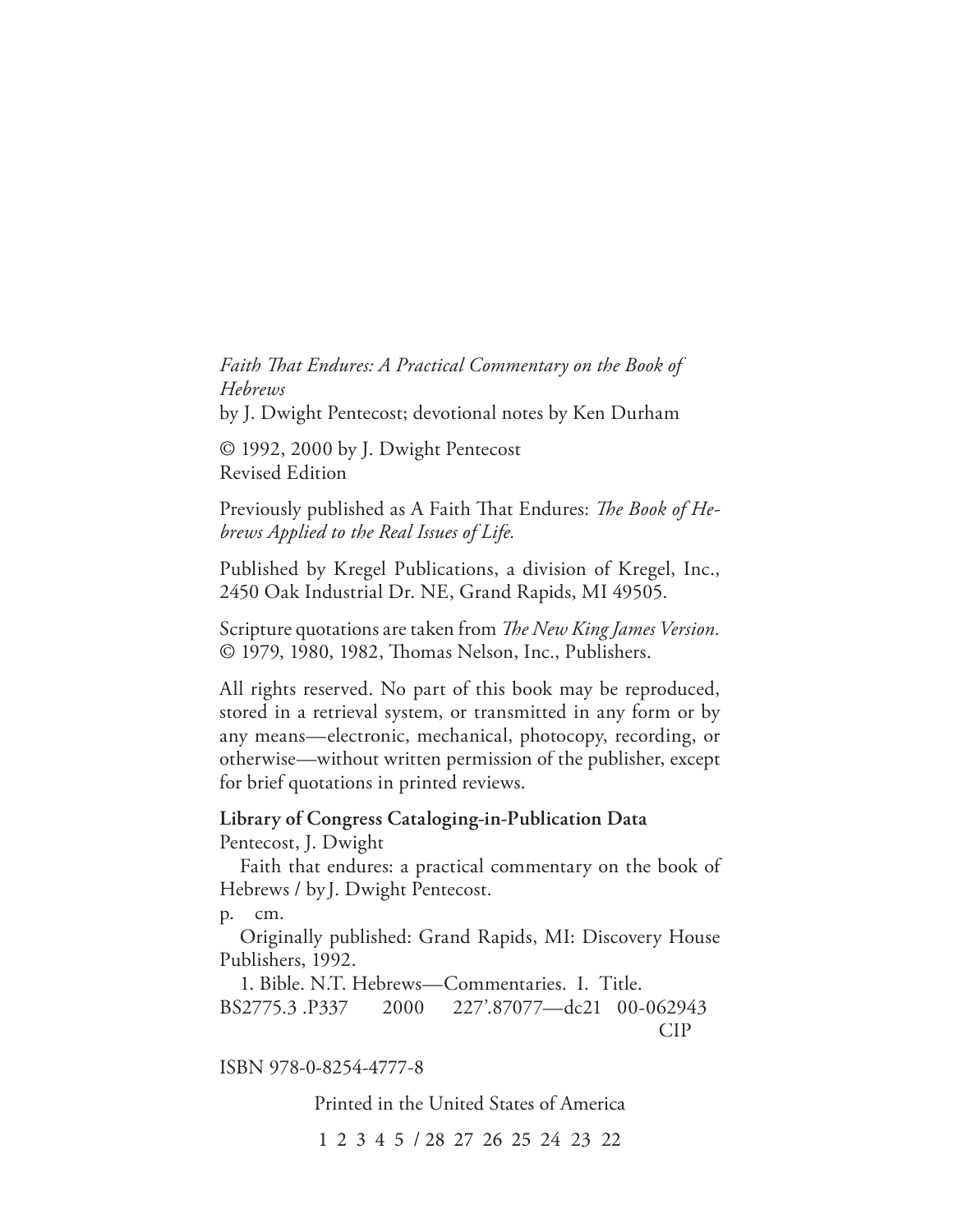## **Contents**

| 1. Jesus Christ Is Superior to the Angels |
|-------------------------------------------|
| 2. Jesus Christ Is Superior to Moses      |
| 3. Jesus Christ Is Superior to Aaron      |
| 4. Jesus Christ's Superiority Applied     |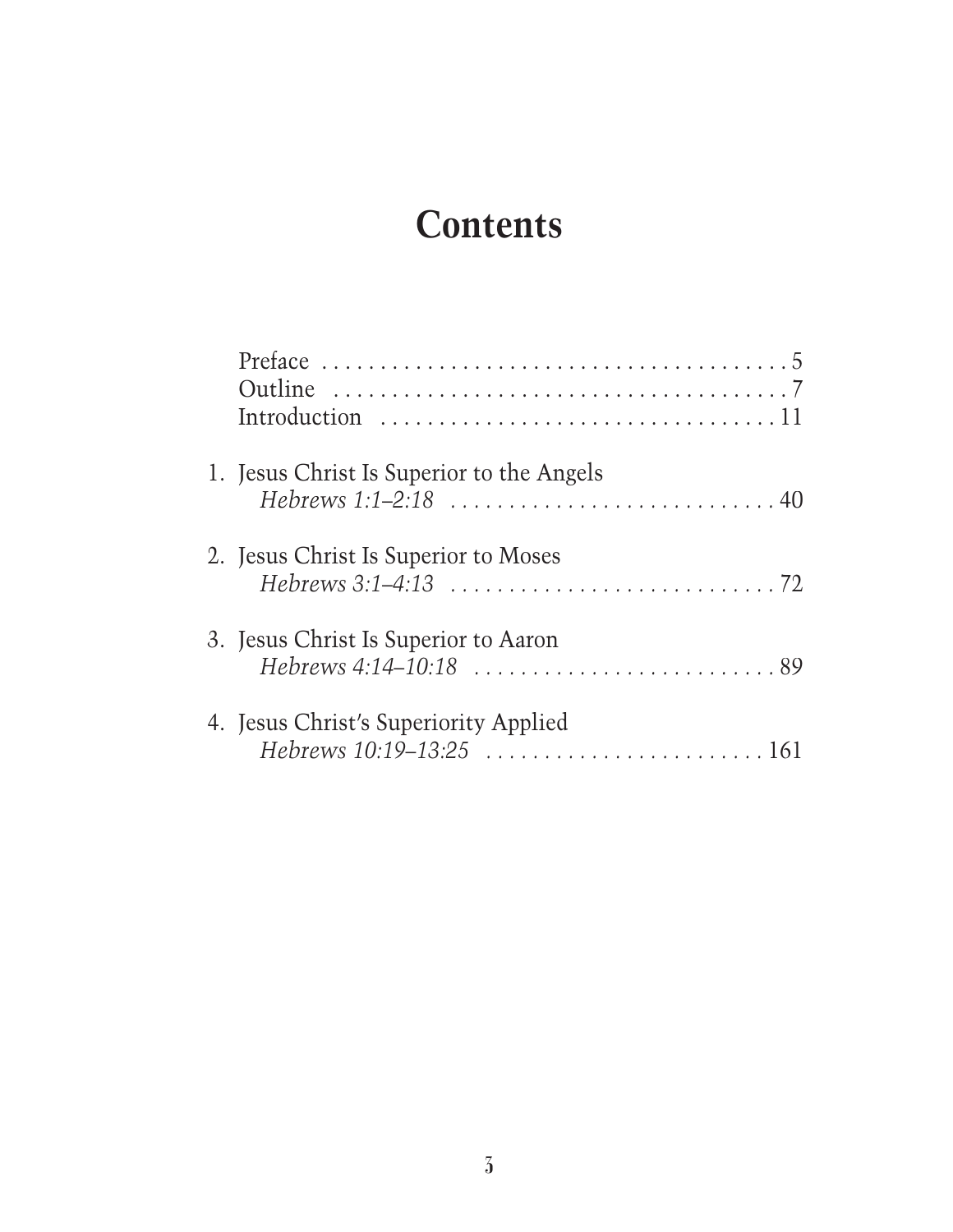## **Preface**

The path of the godly person has never been easy. It is a way beset with trials, tests, difficulties, and opposition. Saints in the Old Testament found this to be true. Old Testament believers such as Noah, Abraham, Moses, Joseph, Joshua, David, Jeremiah, and Daniel all were called on to suffer for the sake of righteousness. The Lord Himself warned, "In the world you will have tribulation" (John 16:33). He promised that those who belong to Him would experience the same opposition and rejection that He Himself endured (John 15:18–25). The book of Acts records the first fulfillment of the Lord's warning in the lives of His witnesses; as long as believers are in this world, we also may experience such suffering.

It becomes evident from a study of the epistle to the Hebrews that the recipients of this "word of exhortation" (Heb. 13:22) were undergoing serious testing. The author recognizes that this is not only the common lot of believers, but also that it is inescapable as long as we are in this world. Consequently, those who were suffering needed help to cope with these experiences; that help is what the author sought to give through this letter.

While it might have been expected that the writer would rebuke them for their fears and for the weakness of their faith, he instead exhorts his readers to patiently endure in the life of faith they had previously known. He does this by showing them the superiority of the revelation from God that they had received through His Son. He shows that they have a merciful and faithful Priest who is ministering on their behalf, whose position is based on a covenant superior to the covenant on which the Old Testament priests ministered, whose ministry is based on a better sacrifice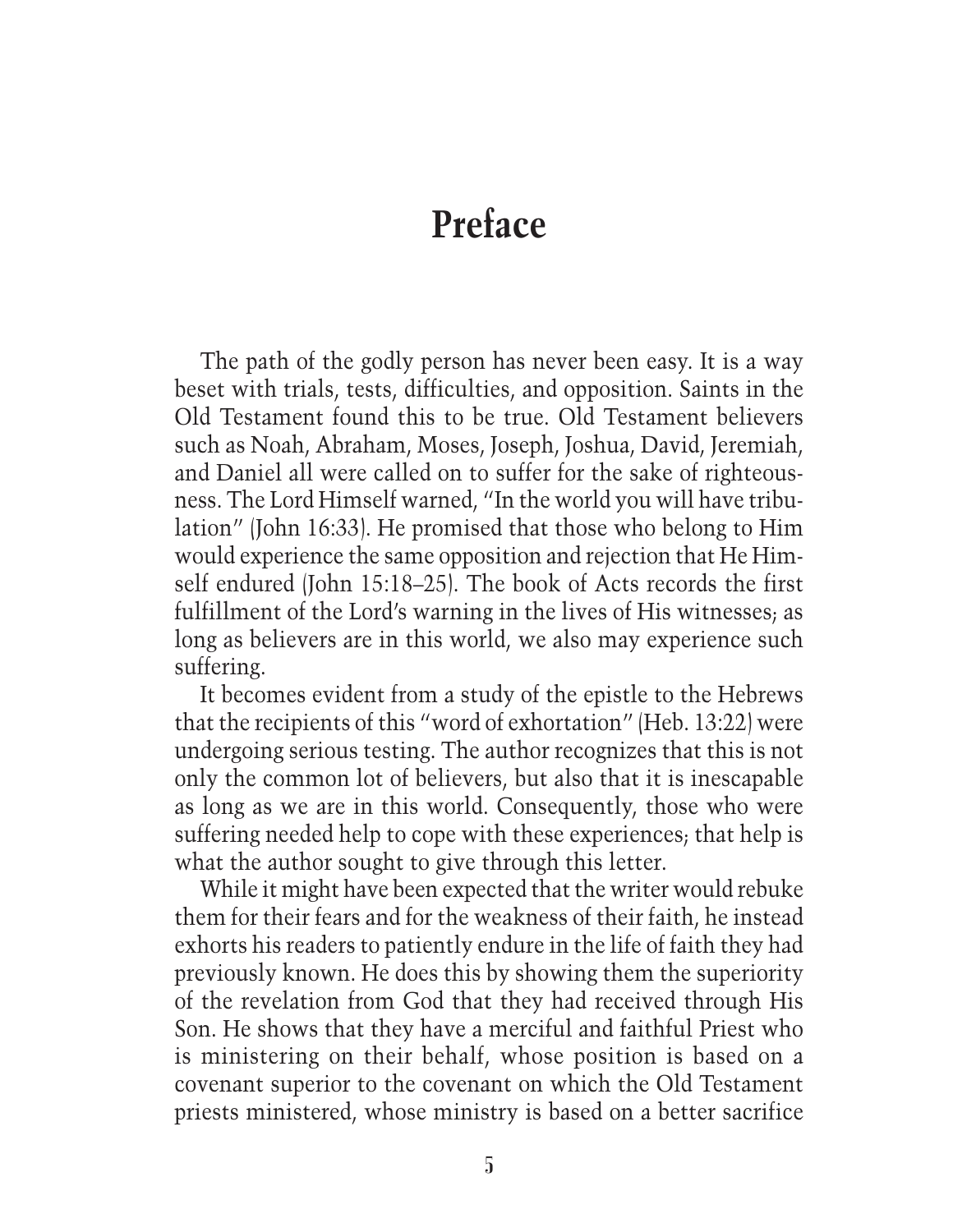6 Preface

than those of the Levitical system, and who ministers in a better sanctuary than the one in which Aaron ministered.

Since the Old Testament saints lived by faith (Heb. 11), the readers of this letter are called on to live by faith in the midst of their circumstances and to exhibit patient endurance as their predecessors did. These exhortations are coupled with warnings about what they would forfeit if they did not continue to walk by faith in patient endurance—not the loss of salvation, but the loss of the blessings that flow from that salvation.

While the details of our lives may differ from those common to the people to whom this epistle was written, the general conditions under which we live are the same. We live in a hostile, unredeemed world, in an unredeemed body, with an unredeemed nature within us. Because we belong to Christ, we are targets of the Enemy's attacks. The flesh can grow weary in the conflict. The confidence of faith may give way to weakening doubts. Therefore we need encouragement to fight the good fight of faith, to continue to walk by faith, to manifest patient endurance in every trial or test, to live in light of the hope set before us rather than in light of present circumstances.

The help the author of Hebrews gave to those in circumstances similar to ours will provide the help we need to live victoriously by faith. His exhortations to patiently endure and his warnings against moving backward in our spiritual experience are still valid. They show us the importance of walking by faith.

This book, then, is one of the most significant in all the New Testament for strengthening and guiding believers into a life of faith. We cannot seriously study this book and apply its truths without maturing both in a knowledge of the truth and in a walk that pleases the One who has called us to a life of faith.

—J. DWIGHT PENTECOST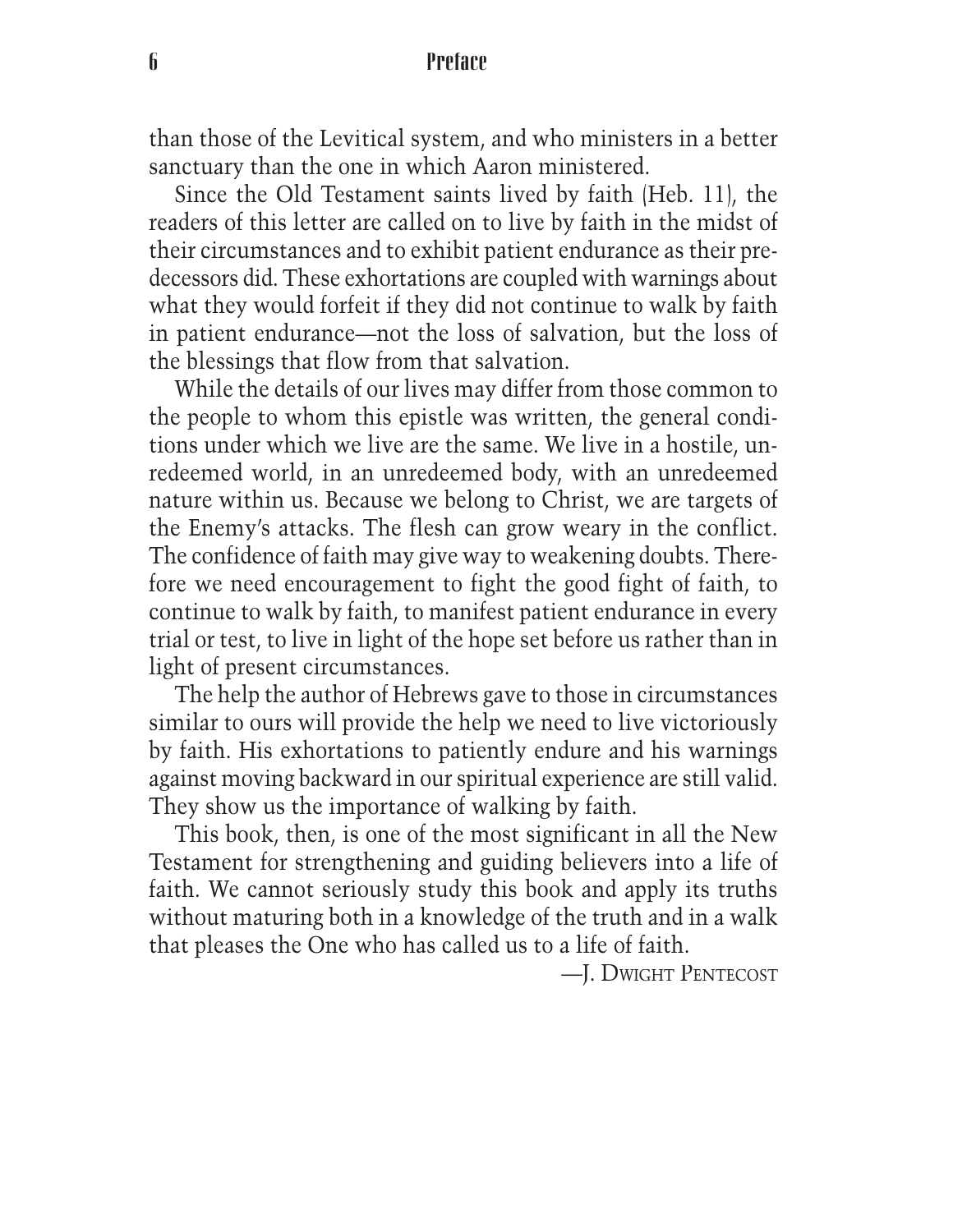- I. God's Revelation Through Jesus Christ Is Superior to His Revelation Through Angels (1:1–2:18).
	- A. God's revelation through the Son (1:1–2a)
	- B. The position of the Son (1:2b–3)
	- C. The Son's superiority to angels (1:4–14)
	- D. A stern warning against neglect (2:1–4)
	- E. Reasons for the incarnation of the Son (2:5–18)
		- 1. To fulfill God's purpose for man (2:5–9a)
		- 2. To taste death for all (2:9b)
		- 3. To bring many sons to glory (2:10–13)
		- 4. To destroy the devil (2:14)
		- 5. To deliver those in bondage (2:15)
		- 6. To become a priest for people (2:16–17a)
		- 7. To make propitiation for sins (2:17b)
		- 8. To provide help for those tested (2:18)
- II. Jesus Christ the Redeemer and Ruler Is Superior to Moses  $(3:1-4:13)$ .
	- A. The faithfulness of Moses and Christ contrasted (3:1–6)
	- B. The rebellion at Kadesh Barnea (3:7–11)
	- C. The consequences of unbelief (3:12–19 )
		- 1. A departure from God (3:12)
		- 2. A hardening of the heart (3:13–16)
		- 3. An act of rebellion (3:17)
		- 4. The loss of promised blessings (3:18–19)
	- D. Warning from Israel's experience (4:1–13)
		- 1. The possibility of rest (4:1–10)
			- a. The promise of rest (4:1–2)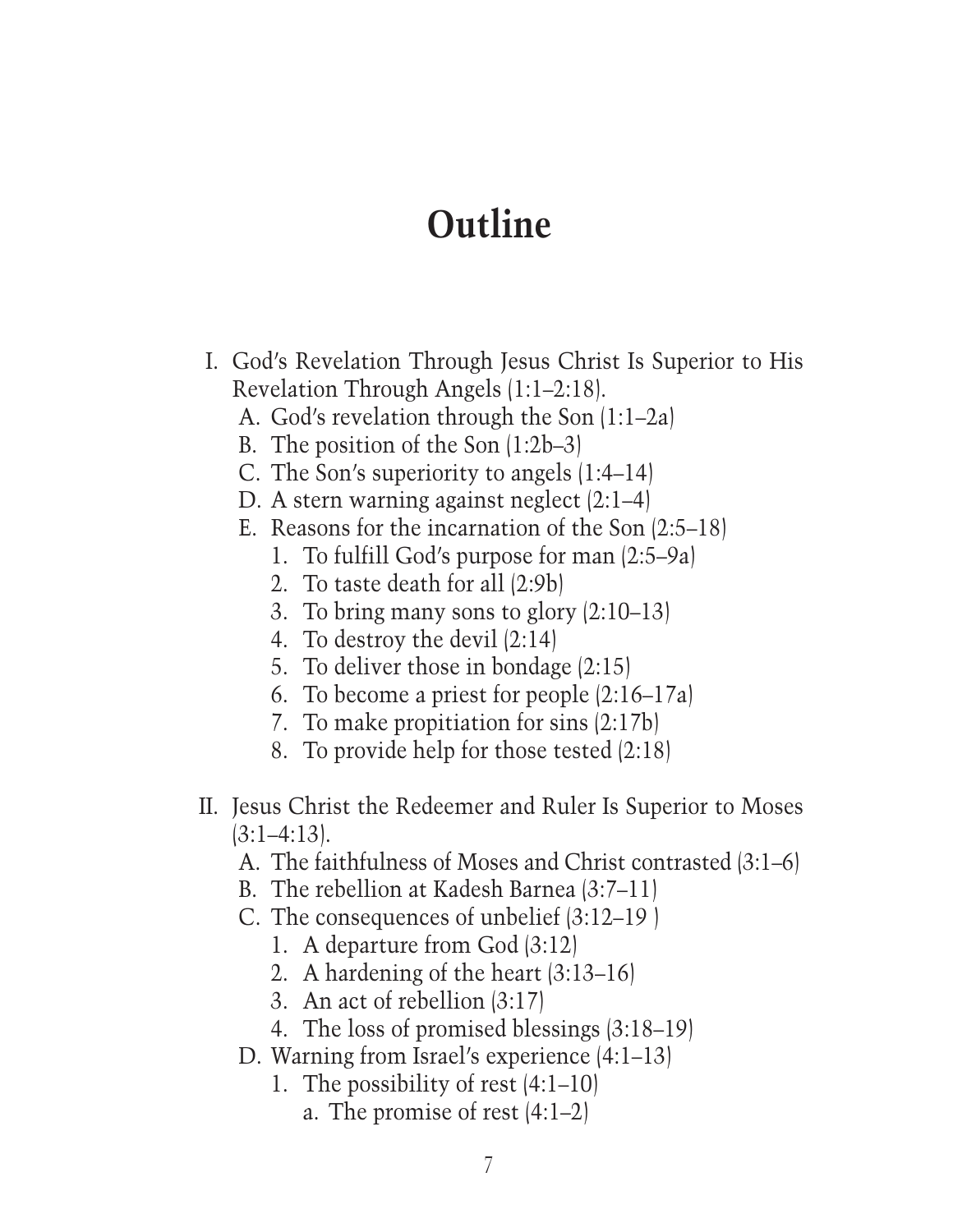- b. The pattern of rest (4:3–5)
- c. The perpetuity of the promise (4:6–10)
- 2. The exhortation to enter the rest (4:11–13)
- III. Jesus Christ the Priest Is Superior to Aaron (4:14–10:18).
	- A. Christ in a superior position (4:14–16)
	- B. Christ a superior priest (5:1–7:28)
		- 1. Prerequisites for a priest (5:1–4)
		- 2. Christ satisfied the prerequisites (5:5–10)
		- 3. Exhortations to progress to maturity (5:11–6:20)
			- a. The fact of retrogression (5:11–14)
			- b. The warning concerning a failure to progress  $(6:1–6)$
			- c. The illustration (6:7–8)
			- d. The assurance (6:9–12)
			- e. The reasons for assurance (6:13–20)
		- 4. Christ a priest in a superior order (7:1–28)
			- a. Melchizedek the priest (7:1–3)
			- b. Melchizedek superior to Levi (7:4–10)
			- c. The weakness of the Levitical priesthood  $(7:11-19)$ 
				- 1) transitory (7:11–14)
				- 2) temporary (7:15–19)
			- d. Based on a better covenant (7:20–22)
			- e. Based on resurrection life (7:23–25)
			- f. Based on the perfection of the Priest (7:26–28)
	- C. Christ's priestly ministry based on a better covenant (8:1–13)
		- 1. A superior place of ministry (8:1–5)
		- 2. A superior covenant (8:6–13)
			- a. The eternality of Christ's covenant (8:6)
			- b. The temporality of the Levitical covenant  $(8:7-13)$
	- D. Christ ministers in a superior sanctuary on the basis of a better sacrifice (9:1–10:18)
		- 1. The earthly tabernacle (9:1–5)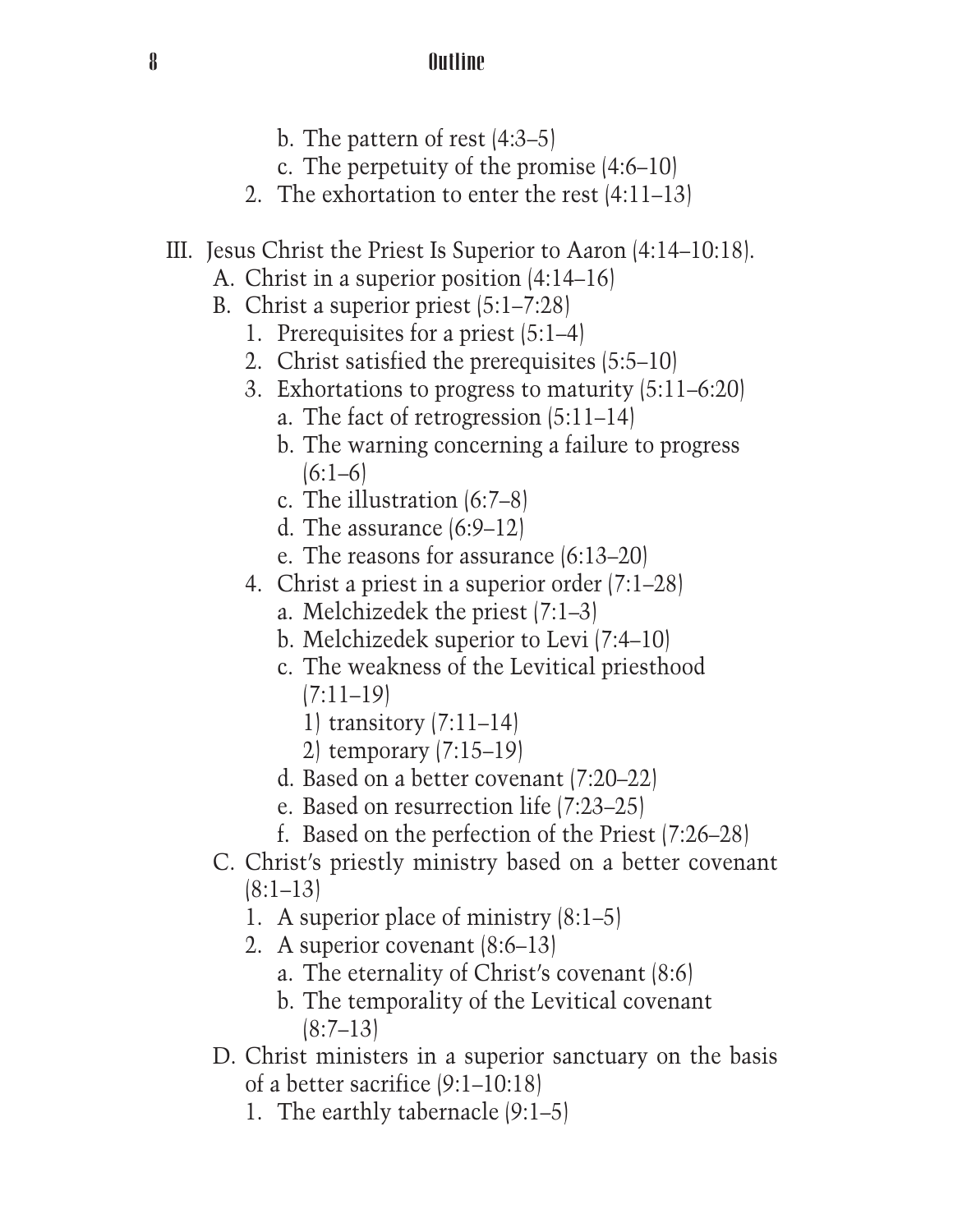- 2. The temporary value of the Levitical sacrifices  $(9:6–10)$
- 3. The superiority of Christ's sacrifice (9:11–12)
- 4. The results of Christ's sacrifice (9:13–22) a. Purification (9:13–14)
	- b. The ratification of the new covenant (9:15–22)
- 5. The ministry of the new covenant (9:23–28)
	- a. The ministry in heaven (9:23–24)
	- b. Christ's ministry based on the sacrifice of Himself (9:25–26a)
	- c. By His sacrifice Christ made a permanent disposition of sin (9:26b–28a)
	- d. Christ's ministry brings promised blessings (9:28b)
- 6. The sufficiency of Christ's sacrifice (10:1–18)
	- a. The inadequacy of Levitical sacrifices (10:1–4)
	- b. The sufficiency of Christ's sacrifice (10:5–10)
	- c. The effectiveness of Christ's sacrifice (10:11–14)
	- d. The enactment of a new covenant (10:15–18)
- IV. The Application of Christ's Superiority to the Life of the Believer (10:19–13:25).
	- A. The exhortation (10:19–25)
	- B. The warning (10:26–31)
	- C. A word of encouragement (10:32–39)
	- D. Examples of a life of faith (11:1–40)
		- 1. The product of faith (11:l)
		- 2. Faith illustrated (11:2–3)
		- 3. Faith exemplified (11:4–40)
			- a. In the prepatriarchal period (11:4–7)
			- b. In the patriarchal period (11:8–22)
			- c. In the life of Moses (11:23–29)
			- d. In the time of the conquest (11:30–31)
			- e. In trials (11:32–38)
			- f. The victory of faith (11:39–40)
	- E. Exhortation to patient endurance (12:1–29)
		- 1. The exhortation (12:1)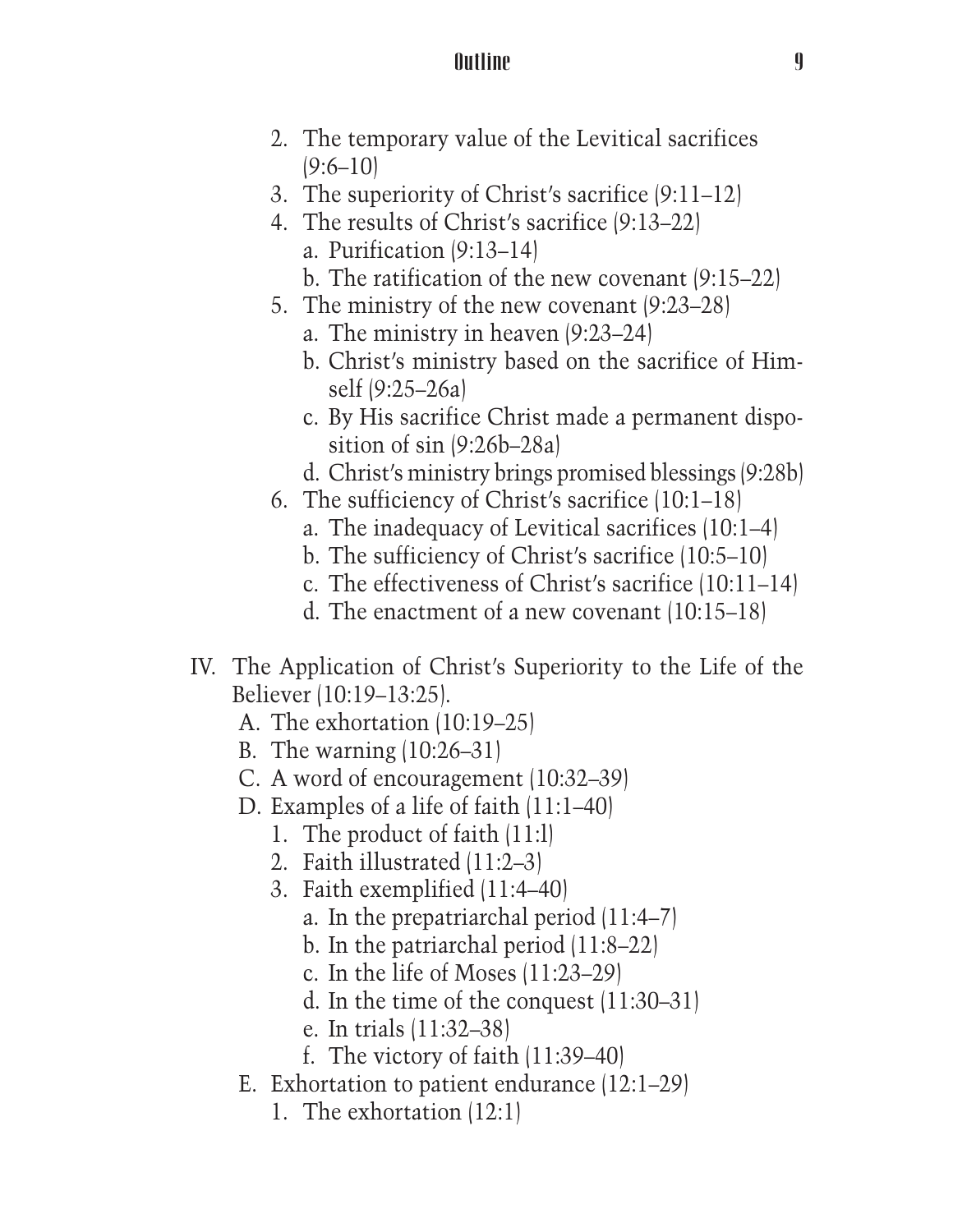- 2. The example of Christ (12:2–4)
- 3. The explanation of discipline (12:5–11)
- 4. The believer's obligation (12:12–17)
- 5. A refuge in testing (12:18–24)
- 6. Warning and encouragement (12:25–29)
- F. Concluding exhortations (13:1–19)
	- 1. Exhortations in the moral realm (13:1–6)
	- 2. Exhortations in the religious realm (13:7–17)
	- 3. Personal exhortations (13:18–19)
- G. The benediction (13:20–25)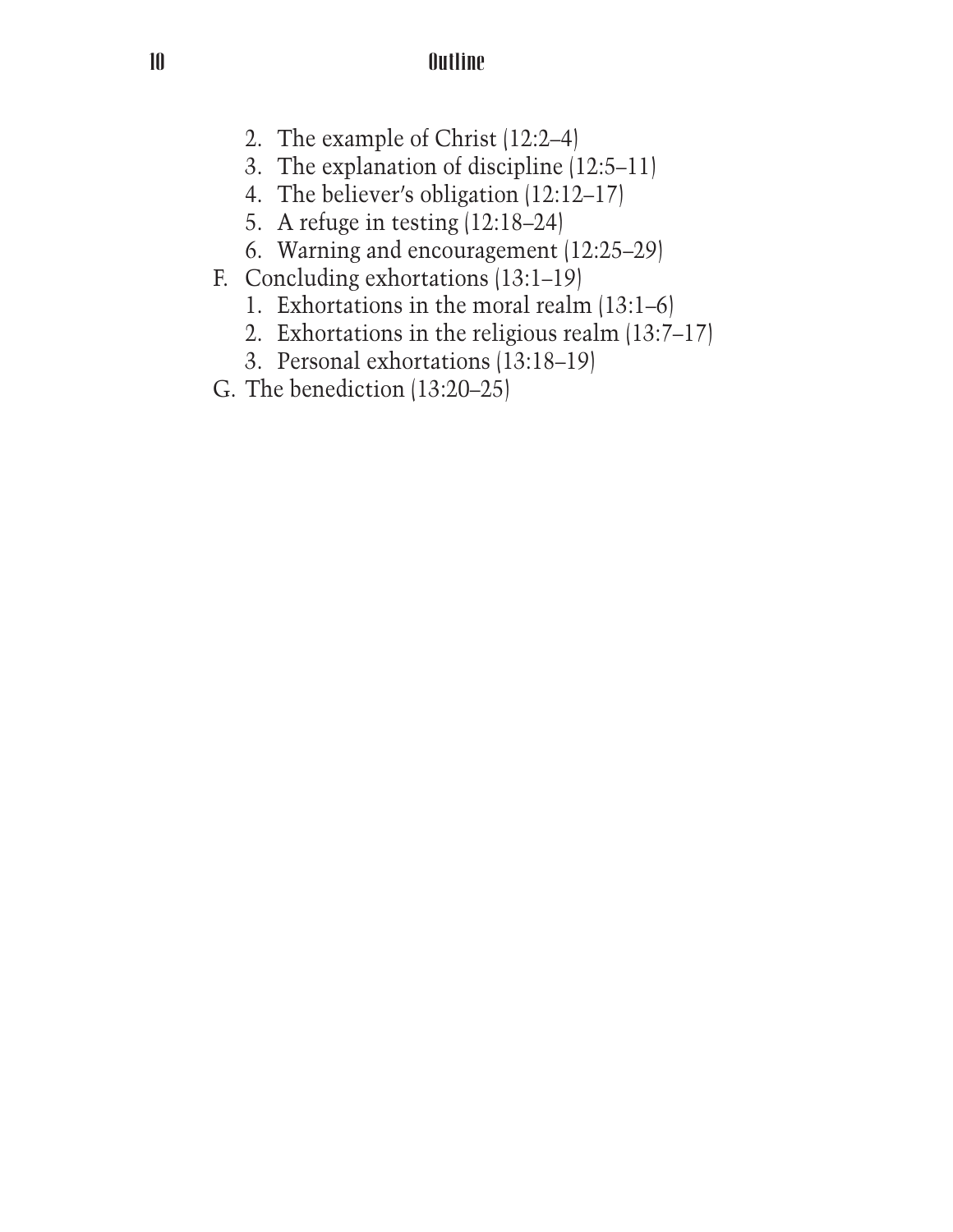## **Jesus Christ Is Superior to the Angels**

#### **I. God's Revelation Through Jesus Christ is Superior to His Revelation Through Angels (1:1–2:18).**

When God placed Adam and Eve in the Garden of Eden, there was no barrier to their fellowship with Him. While all creation bore testimony to God's existence and to the exceeding greatness of His power, Adam and Eve grew in their knowledge of God through intimate fellowship with Him. God's daily walk with them in the garden (Gen. 3:8) involved a continuous revelation of Himself to them. Thus as they enjoyed fellowship with Him, they grew in their knowledge of Him.

However, after Adam and Eve's willful act of disobedience (Gen. 3:1–6), it was no longer possible for God to come to walk with them and reveal Himself to them. Therefore their knowledge of the Creator became dependent on His revelation of Himself

Anyone who has ever worked with tools or kitchen utensils knows that each one was designed for a specific purpose or task. If we try to use them for something other than that specific purpose, we will face frustration and possibly even damage the instrument. This reference to the early chapters of Genesis reminds us that God created human life for a specific purpose—to know Him and to enjoy fellowship with Him. And to employ that life—our own lives—for anything other than that overriding purpose will only result in frustration, possibly even a broken life. Although knowing Christ certainly equips us to pursue pleasure, wealth, success, or other tempting goals better than we ever could before, let's not forget that our purpose for existence today is the same as it's always been: to know Him.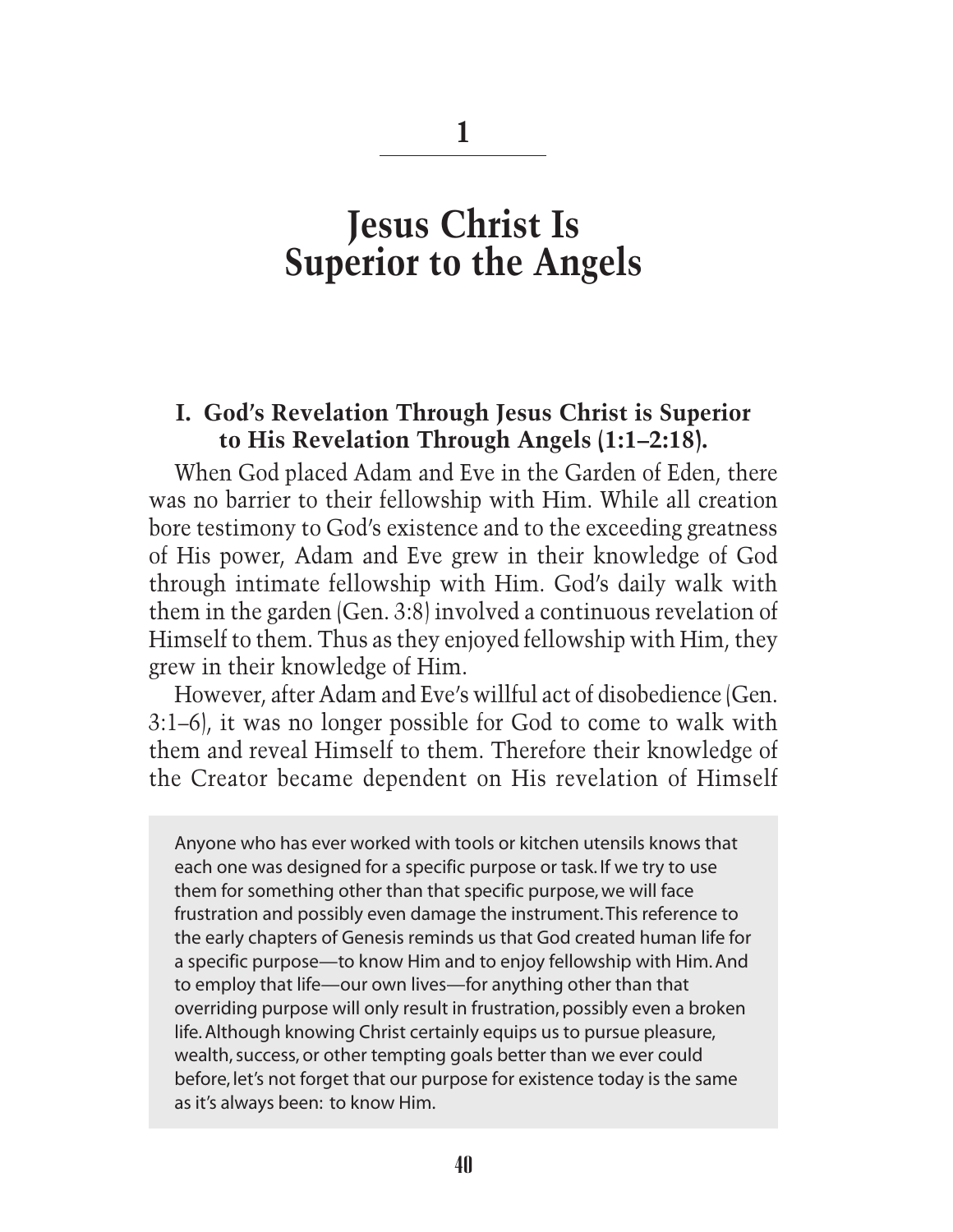through nature. The light of God's personal presence gave way to spiritual darkness, and the knowledge of God they had gained through intimate fellowship with Him gave way to progressive spiritual ignorance.

This is why Paul testified that people are characterized not by light, but by darkness (Rom. 1:21–23; Eph. 4:17–18). This darkness is ignorance of God. Paul further testified that "the natural man does not receive the things of the Spirit of God, for they are foolishness to him; nor can he know them because they are spiritually discerned" (1 Cor. 2:14). And again, "The world through wisdom did not know God" (1 Cor. 1:21). In other words, if people come to any knowledge of God, it is not by the exercise of their fallen intellects. Rather, it comes through divine revelation. Fortunately for us, our God has not chosen to hide Himself from the human race, but has acted to reveal Himself through special revelation, that we might come to know Him.

## **A. God's Revelation Through the Son (1:1–2a).**

**1** God, who at various times and in different ways spoke in time past to the fathers by the prophets,

**2a** has in these last days spoken to us by His Son,

In the introduction to his epistle, the writer of Hebrews affirms the great fact that God has indeed revealed Himself to us. Reviewing all of human history, the author declares that in time past God has spoken to the fathers by the prophets. That revelation was not given directly, but indirectly; for while the fathers were recipients of direct revelation, that revelation came to them through the prophets. Moreover, that revelation was given at various times and in different ways. While the author affirms that throughout the Old Testament there was a progressive revelation from God through the prophets to people, he also views this revelation as incomplete. Old Testament revelation anticipated a fuller revelation yet to come. Specifically, Old Testament revelation looked forward to New Testament revelation. And as we well know, there are notable contrasts between the two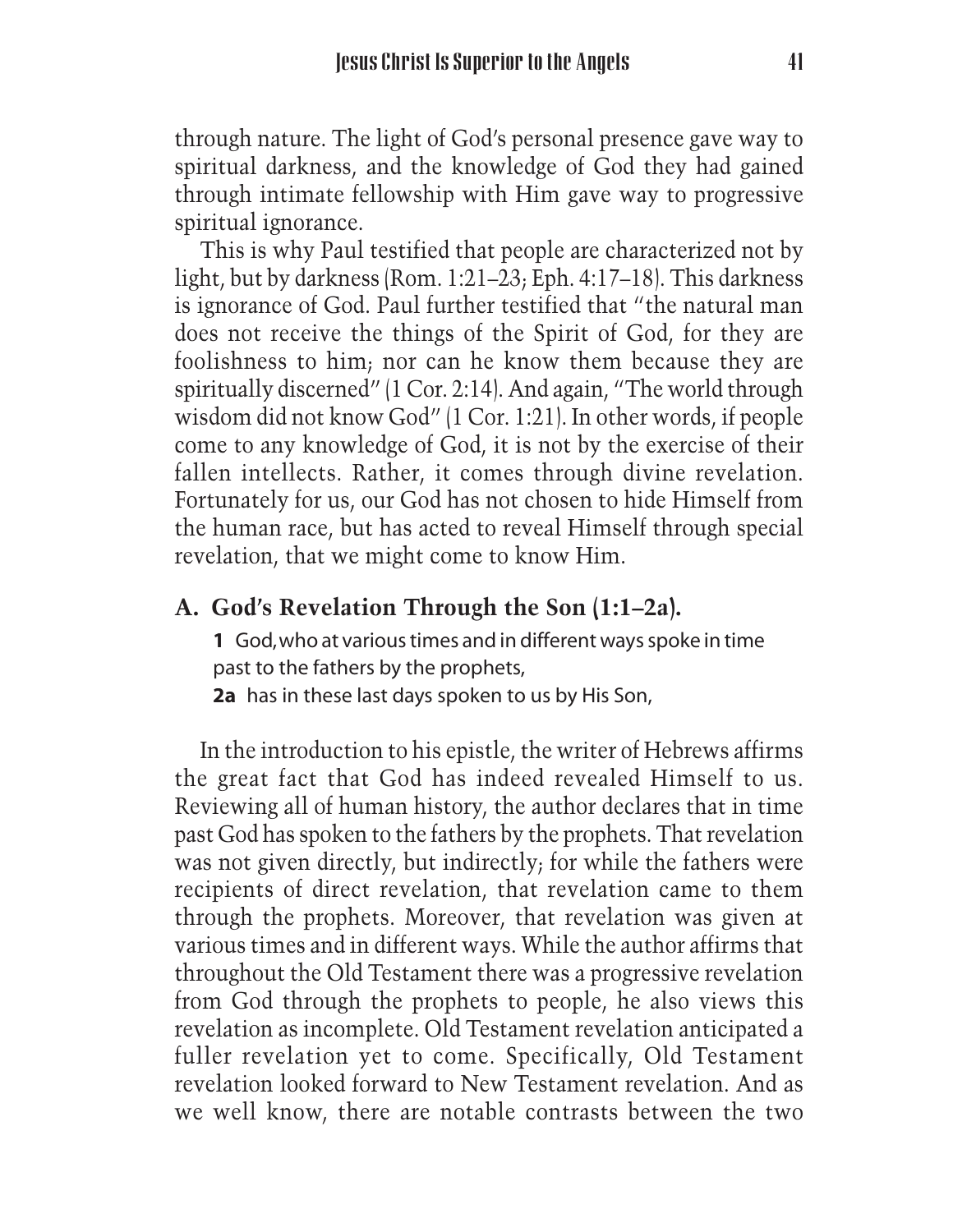concerning the time of revelation, the agents in revelation, and the methods of revelation.

The Old Testament prophet was unique in that he was the one through whom God was revealing Himself to His people. Therefore there were various methods by which God gave revelation to the prophets. On frequent occasions, God gave revelation directly to the recipients. Abraham, for example, received direct revelation from God as God appeared to him (Gen. 12:1; Acts 7:2). Moses also received direct communication from God (Exod. 33:9, 11; 34:1). Isaiah received a word from the Lord (Isa. 8:11; 31:4). Jeremiah received direct communication from God (Jer. 1:4–10). On countless occasions the word of the Lord came directly to Jeremiah, and Ezekiel likewise received word directly from the Lord (Ezek. 1:3; 2:1; 3:22). Whenever it pleased Him, then, God could give direct revelation to the prophets, who then communicated His word to the people.

In Numbers 12:6 God revealed that He would speak to the prophets through dreams and through visions. In revelation through a dream, the recipient was asleep and in the dream received direct revelation. Such was the experience of Jacob (Gen. 28:11–16), Joseph (Gen. 37:5–9), Pharaoh (Genesis 41), the Midianite (Judg. 7:13–15), Solomon (1 Kings 3:5–15), Nebuchadnezzar (Dan. 2:1; 4:5), and Daniel (Dan. 7:1). As with all true revelation, that which was delivered to the recipient through a dream was trustworthy and authenticated; it revealed God's infallible plan or purpose to the people through the one who received that revelation.

Many modern "gurus" claim to know a lot about God, yet they have nothing more upon which to base their assumptions than their own opinions or the ideas of others. The Bible, on the other hand, claims to be the one source of God's own revelation about Himself to mankind. This makes it unique above all other books and holy writings of history—and unique in our world today. Although using the Bible to witness to unbelievers and to counter false teachers is not as popular today as it once was, it still is the only source for final, definitive, authoritative, supernatural truth. Dedicate yourself to studying it and committing it to memory, and you will never be without an answer for the one who asks.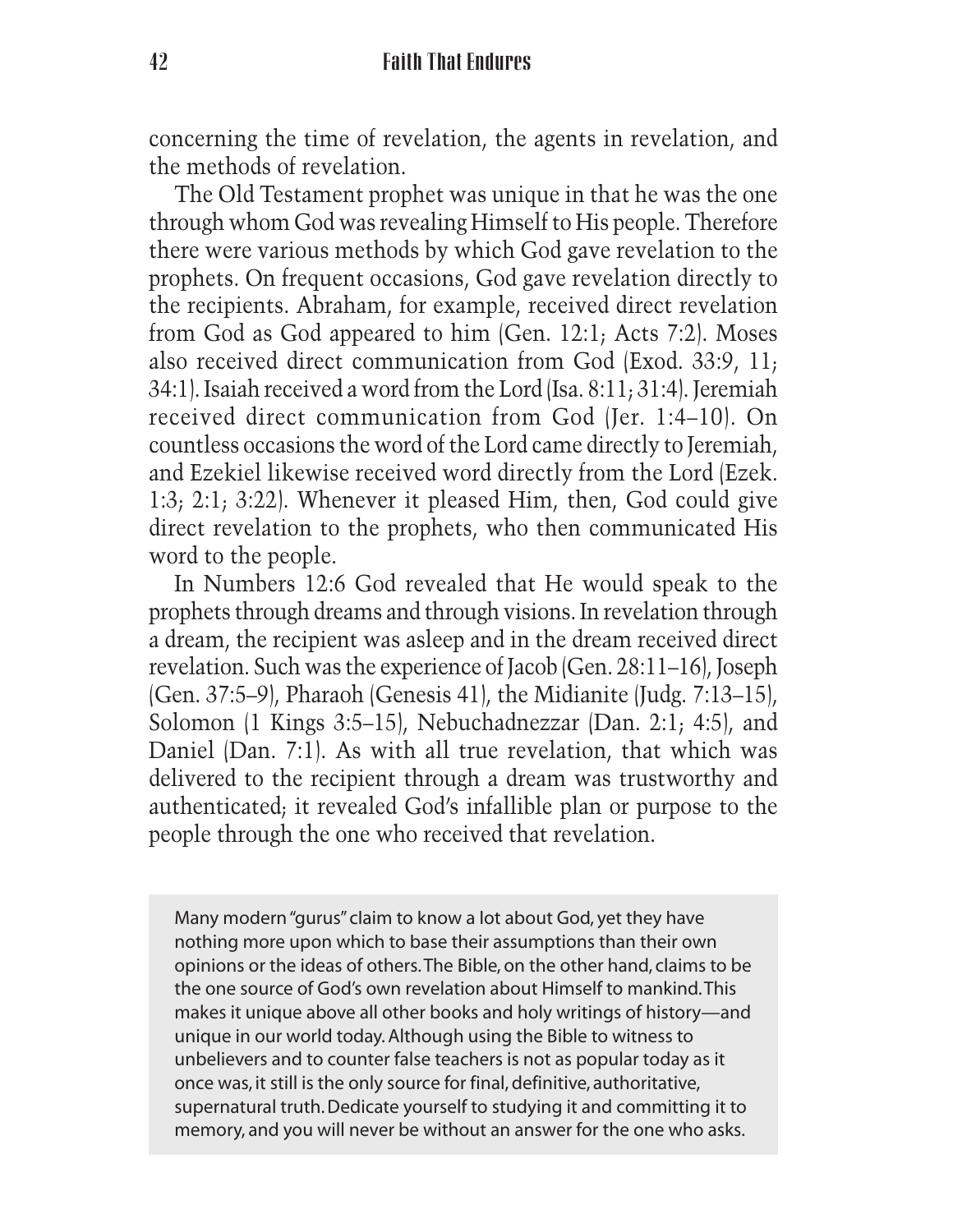In revelation through a vision, the recipient was wide awake and often became an actual participant in the event that was being revealed. Such was the experience of Abraham (Gen. 15:1) and Samuel (1 Sam. 3:11–15). Ezekiel frequently was given revelation through visions (Ezek. 1:1; 8:3; 40:2; 44:3). Daniel received revelation through visions (Dan. 8:1; 9:24–27; 10:1–7). Hosea likewise received revelation in this way (Hos. 12:10), as did Nahum (Nah. 1:1). Such also was the experience of Habakkuk (Hab. 2:2–3), while Zechariah received details of the prophetic program for Israel through eight night visions (Zech. 1:7–6:15). Again, revelation given through visions was considered authoritative and trustworthy, and it was viewed as God's revelation to His people.

Sometimes God's revelation was accompanied by storm and fire, as in the experience of Moses (Exod. 19:19; Deut. 5:22). In other instances revelation came through a still, small voice, as in the experience of Elijah (1 Kings 19:12). But even though God's revelation to man spanned all of Old Testament history— from the time of Abraham to the days of Malachi—and even though God gave His revelation sometimes directly, sometimes through dreams, and sometimes through visions, it all was God's revelation of Himself, His plan, and His program. It all was considered authoritative and trustworthy, and through that revelation people could come to a personal, intimate knowledge of God and of God's program.

However, all of that revelation also was considered temporary.

How do we know whether someone has really received direct revelation when they say, "God told me this," or "Thus says the Lord"? First, in the Old Testament, God's revelation was authenticated by infallibility (never being wrong or unfulfilled) and by verifiable miracles. In other words, God's message through His messenger always was confirmed by events that could not be refuted or "debunked." No tricks, no gimmicks, no counterfeits. Second, these first few verses of Hebrews seem to indicate that the revealing God did in the Old Testament through prophets, dreams, and visions has been replaced by a superior revelation through His Son, Jesus Christ. Therefore we should be extremely wary today of anyone who claims to receive direct revelation from God. And if what they claim is not consistent with what God has revealed in Scripture, we should stay as far away as possible!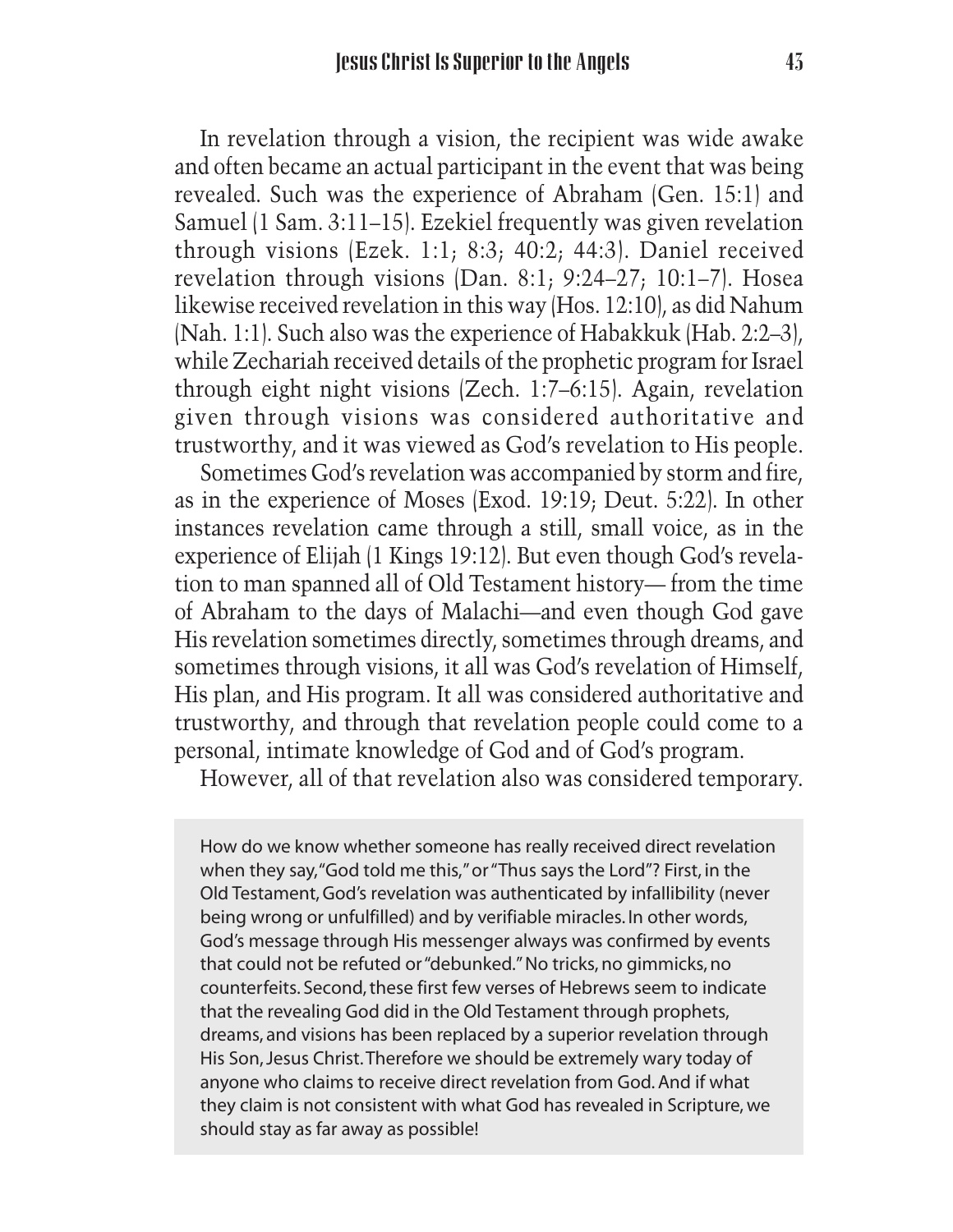Because it anticipated a full and complete revelation to come (Deut. 18:15), it was incomplete. Thus the writer of Hebrews declares, "God . . . has in these last days spoken to us by His Son."

This reference to "last days" puts God's new revelation in sharp contrast to the revelation He had previously given through the prophets. This later revelation is complete rather than incomplete, permanent rather than temporary, and is the realization of all that was anticipated in His former revelation. The great fact the author presents here is that this new revelation does not follow a pattern of former revelation. Rather, it is God's revelation through a new method, the Incarnation.

In our English translation, we read that God has spoken to us "by His Son." Notice, however, that in some versions the word His is in italics, signifying that it was not in the original Greek text. The English reading "by His Son" puts emphasis on the Person through whom revelation is made; however, if we read the text literally, without that insertion, it tells us that God "has spoken to us by Son." This emphasizes the method rather than the person. And while it is certainly true that God's revelation was made through the person of the Son, here the writer wants to emphasize the new method by which the revelation was made the great fact of Christ's incarnation.

John, in the introduction to his gospel, points out that the world was in darkness (John 1:5), which to John meant ignorance of God. In that darkness, men did not and could not know God (1 Cor. 1:21). The only way men could know God was through revelation. Therefore this revelation was given as "the Word became flesh and dwelt among us, and we beheld His glory, the glory as of the only begotten of the Father, full of grace and truth" (John 1:14).

How much do we really know about the Son, Jesus Christ? How much do we study Him and His nature in our churches and Sunday school classes? If someone asks us about Jesus, how much can we tell them? The Bible tells us that Jesus is the fullest, most complete, most accurate, and convincing revelation of God ever given. To know more about Him is to know more about the Father. To understand Christ and His ministry is to understand God and to understand what He is doing in our lives today.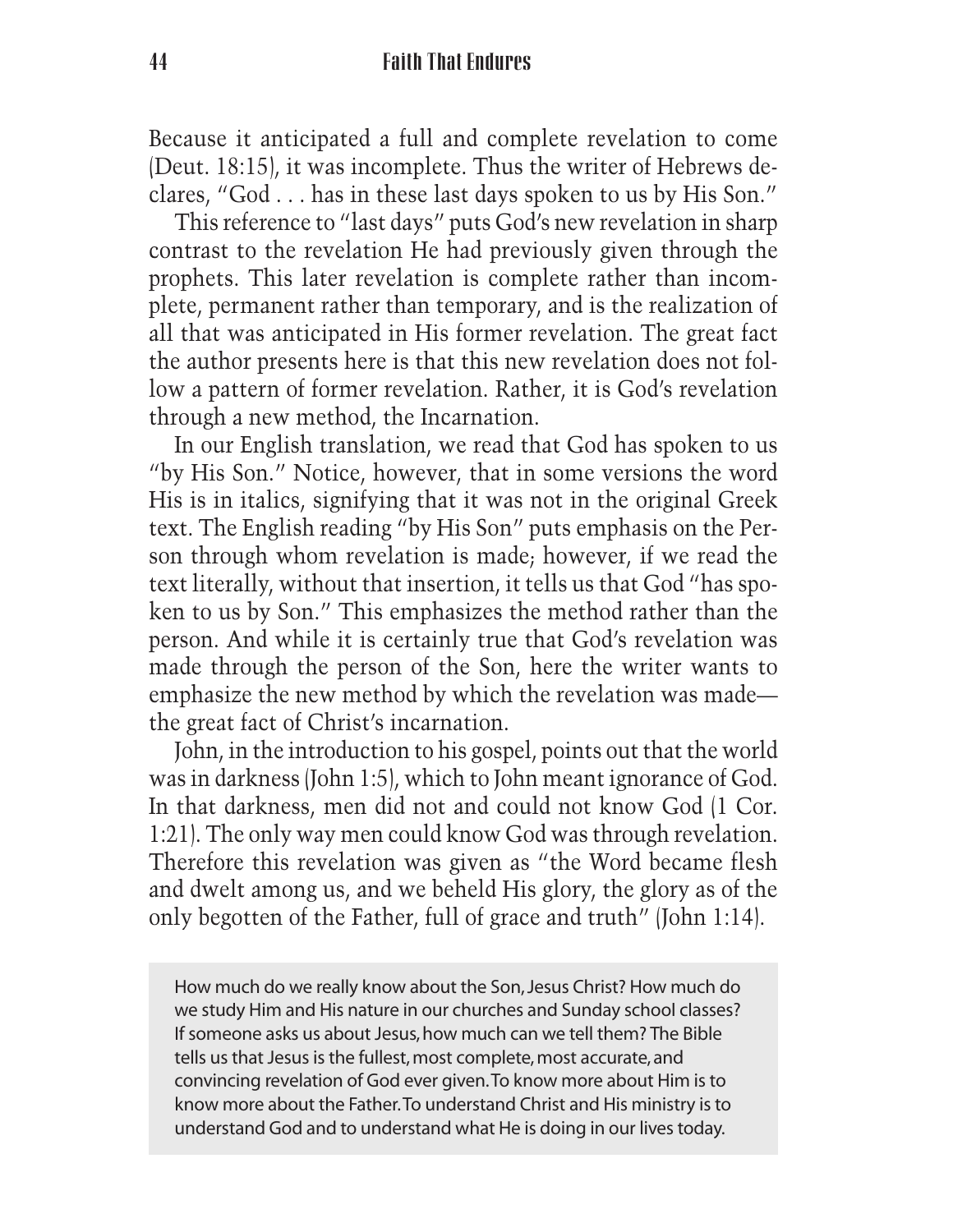This revelation through the Son is not viewed by the writer of Hebrews as simply another in progressive forms of revelation; rather, it is God's ultimate and climactic revelation of Himself in the Son.

## **B. The Position of the Son (1:2b–3).**

**2b** whom He has appointed heir of all things, through whom also He made the worlds;

**3** who being the brightness of His glory and the express image of His person, and upholding all things by the word of His power, when He had by Himself purged our sins, sat down at the right hand of the Majesty on high,

Since God's new and ultimate revelation is Son-revelation, emphasis is placed not so much on what the Son said as upon who He is. Because through the incarnation God became flesh, and because the Son is God, the Son—apart from anything He said—is the revelation of God to people. Therefore the writer of Hebrews shows the Son's eligibility to be Son-revelation by stating seven significant facts concerning Him who became incarnate Deity.

The first stated fact is that God has appointed the Son as heir of all things (1:2b). This appointment as heir specifically concerns an appointment to authority. When Jacob gave Joseph the coat of many colors (Gen. 37:3), he was assigning administrative authority in the family to Joseph and was designating him as his heir. It was because of this appointment that Joseph was to rule over his brothers.

In the same way, God the Father has designated the Son as His

If it is true that Jesus Christ is God's ultimate revelation of Himself to people, then any so-called understanding of God that is inconsistent with all that we know about Jesus Christ is incomplete or in error. This leaves religions like the New Age movement, Eastern mysticism, humanism and the various cults far short of the truth they profess to teach. Remember, the Bible teaches that Jesus Christ is not just another form of revelation; He is God's final and ultimate revelation of Himself to people.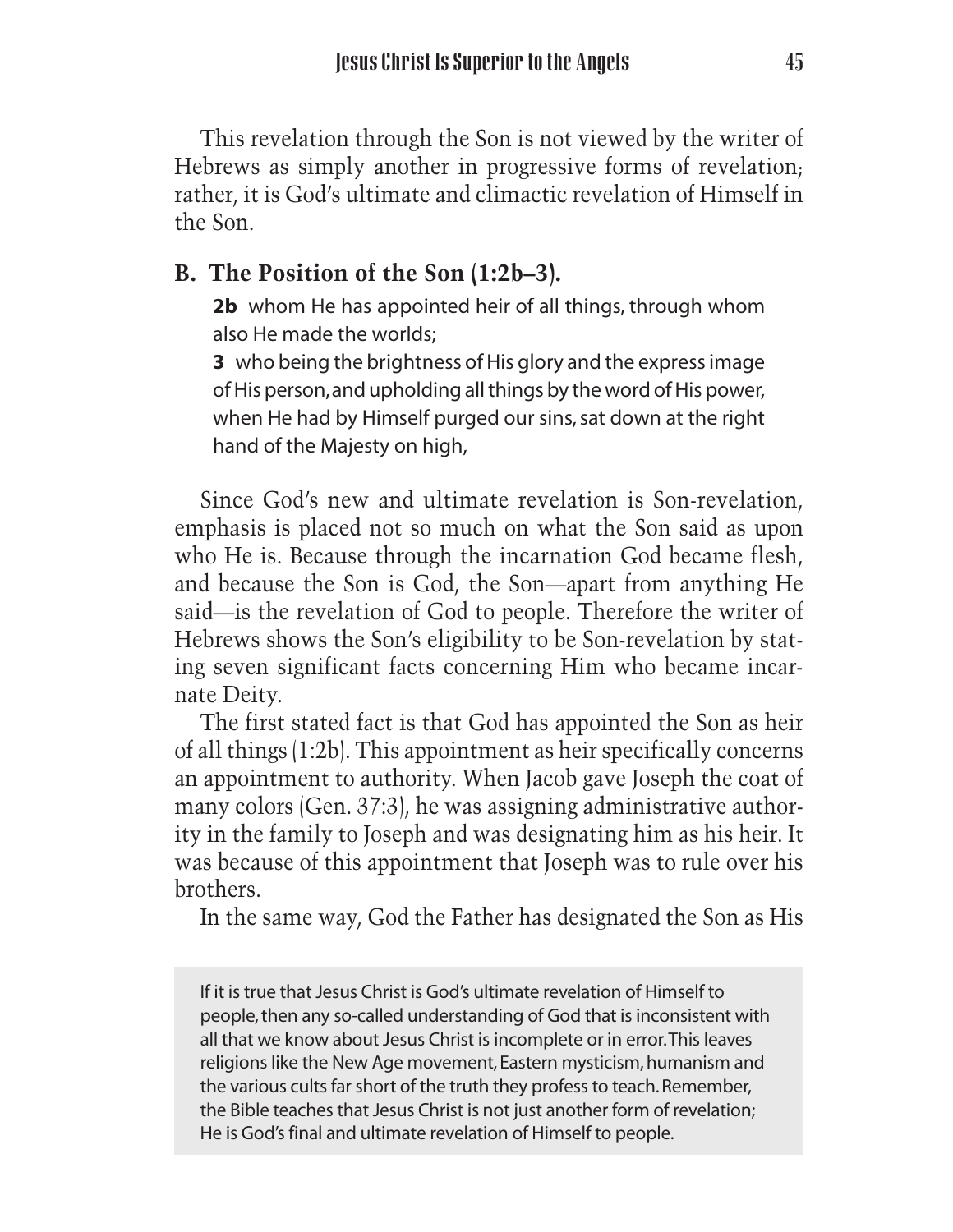heir and has placed Him in a position of authority over "all things." This encompasses the entire universe and all that will ever develop in that realm. And because God is the Creator and He alone has the right to rule, the One to whom rulership is assigned can be nothing less than God Himself. Moreover, this appointment to an inheritance was not temporary; it is timeless. It is because of this appointment that eventually "at the name of Jesus every knee should bow, of those in heaven, and of those on earth, and of those under the earth, and that every tongue should confess that Jesus Christ is Lord, to the glory of God the Father" (Phil. 2:10–11).

The second statement is: ". . . through whom also He made the worlds" (Heb. 1:2c). A better translation of this phrase would be "He ordered the ages." Although the English word "world" seemingly refers to the creation of the physical universe—which is certainly true (John 1:3; Col. 1:16)—the specific word used here actually refers to all the ages of time that will ever unfold within the universe. Because the Son ordered and controls all history throughout its successive time periods, all that develops within history follows a divinely ordered arrangement over which the Son is sovereign administrator.

The third statement affirms that the Son is "the brightness of His glory" (1:3a). Because it does not say that the Son became the brightness of His glory, but rather states that the Son has existed eternally in continuous unbroken fellowship with the Father, this emphasizes the eternality of the Son. The word brightness means to radiate, to flash forth, or to cause to shine, stressing here that the Father's glory which Christ revealed was not a mere reflected glory. Rather, it was the shining forth of Christ's inherent glory, which itself was the glory of His Father. This emphasizes the oneness of the Son with His Father.

Since Jesus Christ is the ultimate heir of all things—including us—it seems ridiculous to think that we can rebel against His authority or hide from our accountability to Him! One way to cultivate our submission to Him is by spending time in His Word daily and consciously practicing Christian obedience. Remember, one day all things—either willingly or unwillingly—will be subject to His authority.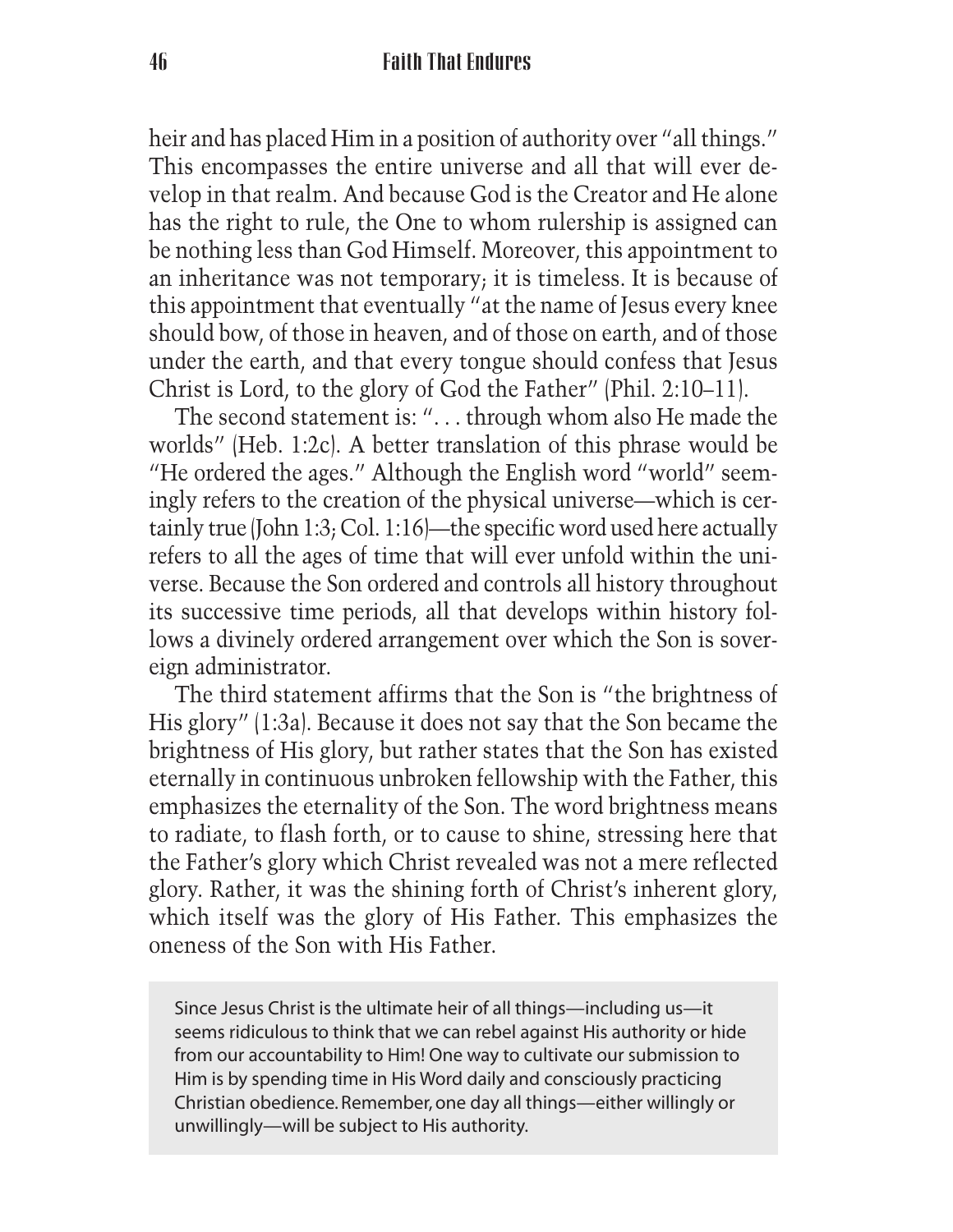God's glory refers to that in Himself in which He can take justifiable pride, in which He can find delight. God glories in the perfections of His person, in the attributes that are a manifestation of His character. Therefore we learn that God the Father can find delight in God the Son, because everything in Himself in which He delights is in His Son as well.

The fourth statement is that the Son is "the express image of His person" (1:3b). This emphasizes that the Son in Himself is a full and perfect revelation of what is in the Father. Even though we have not seen the Father, we know the Father because all that is in the Father is in the Son.

In the Greco-Roman world, coins bore the image of the emperor. Because the image of the emperor had been impressed on the coin by a die, by looking at a coin one could recognize the emperor. And though the likeness of the emperor on the coin was only a representative likeness, if the die were cast away, one could determine exactly what was in the die by studying the coin. Why? Because the die reproduced itself in every detail on the coin.

This is the essence of the word the author chose here to show the relationship between the Son and the Father. While we do not see the Father, all that is in the Father is in the Son. By studying the Son we learn of the Father. Just as an impression on a coin becomes an expression of the die, so what was in Christ is a revelation of the Father.

The fifth statement affirms that the Son is "upholding all things by the word of His power" (1:3c). This statement implies first that this creation is sustained and kept in its creative order by the power that belongs to the Son. But the statement implies far more.

If the turmoil, uncertainty, and increasing evil of today's world troubles us, we can take comfort that Jesus Christ Himself has created all the ages of time that will ever pass on this earth, and He is in perfect control of the events that take place within them. This outlook is quite different from the environmentalist philosophy that proposes that human beings have it within themselves to destroy or "save" the earth. According to Scripture, human history is unfolding just as our Lord has known from eternity past that it would.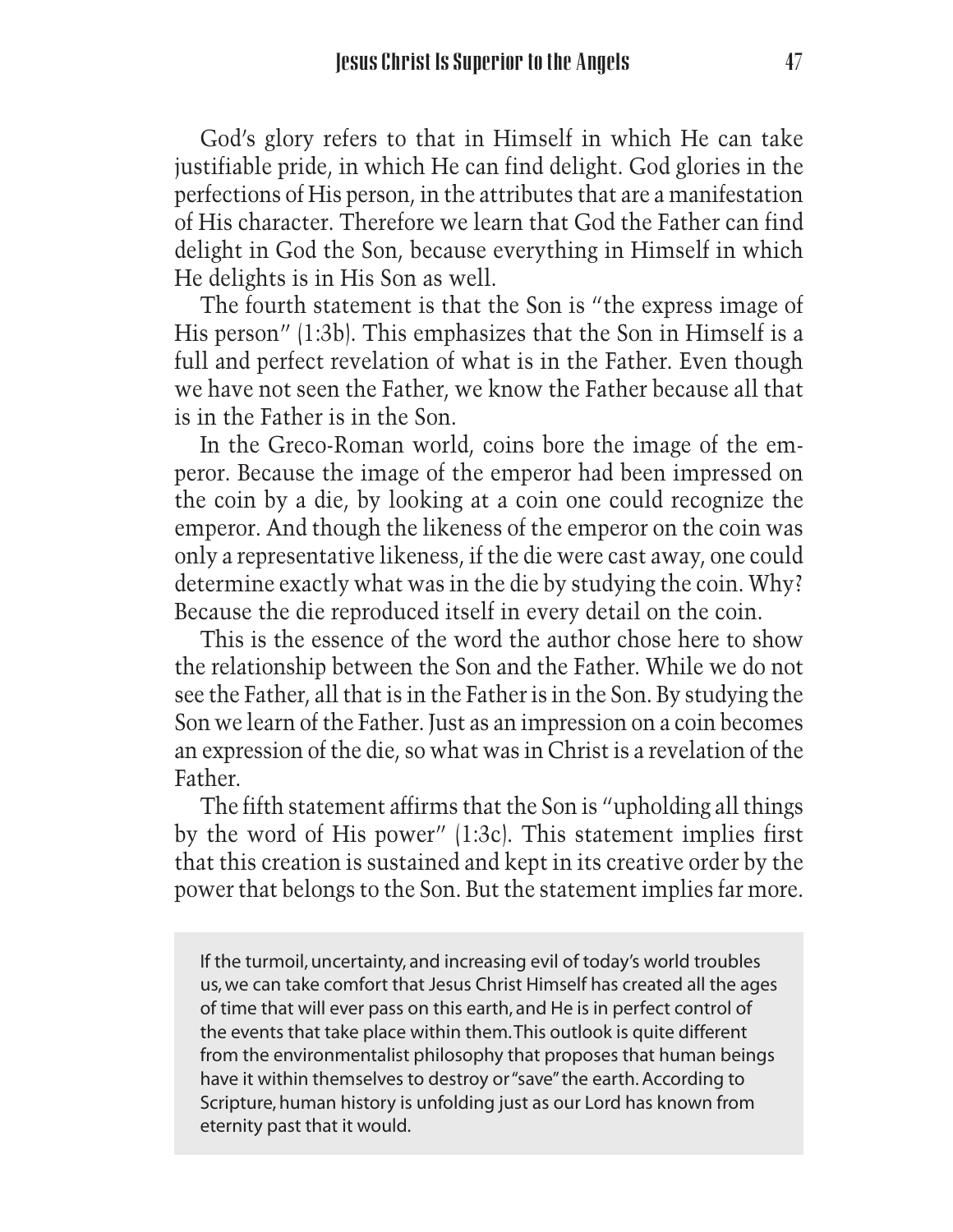The word upholding has in it the idea of carrying something along to a designated end. Not only is the Son the One who was the architect of the ages, He is also the One who through the ages has been carrying creation to its designated end. He does this not by the exertion of physical strength but rather "by the word of His power." This word has in it the idea of an authoritative command that is consequently executed, implying the exercise of His will that is carrying all things to their predetermined end.

Through the sixth statement, "He had by Himself purged our sins" (1:3d), the author is looking at the redemptive work of the Son. Through this work the Son has made a revelation of God's unprecedented love, grace, justice, holiness, and righteousness. This in fact will become a main theme of the epistle— the Son's work to provide purification from sin. In His work He deals not only with personal sins, but with cleansing all creation from sin itself. This is viewed as a once-for-all purification which is adequate and complete, a work in which the Son alone was involved. It was a work He accomplished "by Himself."

The seventh statement affirms that He "sat down at the right hand of the Majesty on high" (1:3e). The fact that He "sat down" signifies more than taking rest after labor. It is a solemn enthronement, the taking of a seat of honor and authority after the work He had come to do had been finished. Having completed the work of revelation and the work of redemption that were to have been accomplished during the Incarnation, He could then assume the position of honor and authority that was His from eternity past (John 17:5). And the fact that He is enthroned at the right hand does not so much signify geographical location as it does the dignity, the honor, and the glory that have been given to Him.

Of all the furniture in the temple, one item that was not present was a chair or couch on which the priests could sit. This was because their work of offering sacrifice for sin was never finished. In contrast, because the sacrifice Christ offered was perfect and complete, when His work was finished, He sat down at the right hand of God. Not only does this vividly show us that His work is complete, it also shows that when His sacrifice is applied to our sins, that payment is complete and perfect. We cannot add to it, we cannot improve on it, and we cannot lose it.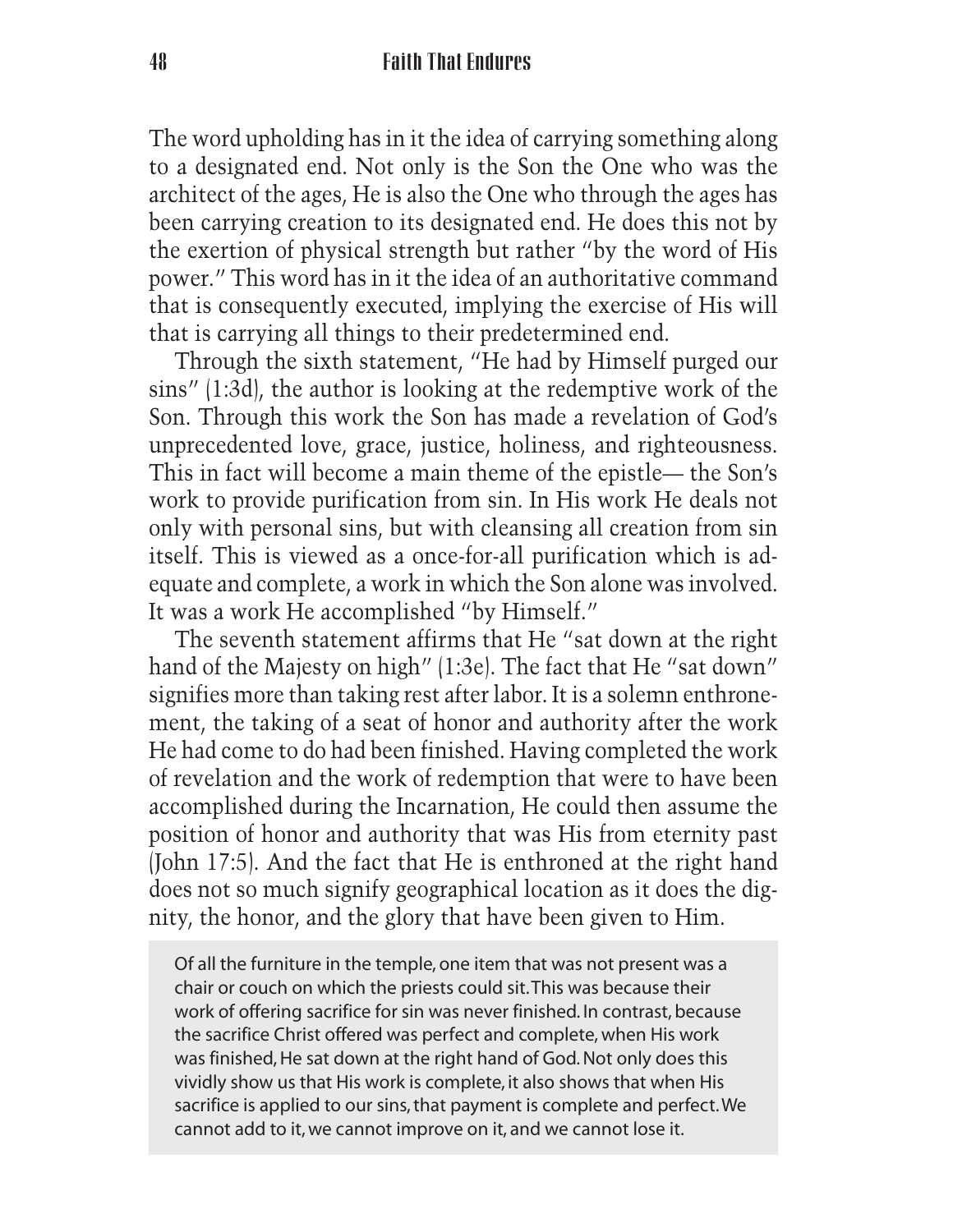In these seven statements the writer makes it clear that the One whom God has sent to give ultimate revelation concerning Himself is fully qualified, not only to give revelation but to be revelation from God to people, so that anyone who is in darkness and ignorance of God might come to the light, the true knowledge of God.

In summary, the author of Hebrews teaches that throughout the course of Old Testament history God revealed Himself to the prophets—either directly or through dreams and visions—who in turn communicated that revelation to people. But to give the climactic and complete revelation of Himself, God devised a new method of revelation. That revelation was the incarnation of the Son, who came to reveal the Father. The Son revealed the Father not only by what He said, which also was revelation, but by what He is. Because He is one with the Father, the Lord could say of this revelation, "He who has seen Me has seen the Father" (John 14:9). People therefore are held responsible for this revelation in the Son.

### **C. The Son's Superiority to Angels (1:4–14)**

**4** having become so much better than the angels, as He has by inheritance obtained a more excellent name than they.

**5** For to which of the angels did He ever say: "You are My Son, Today I have begotten You"? And again: "I will be to Him a Father, And He shall be to Me a Son"?

**6** But when He again brings the firstborn into the world, He says: "Let all the angels of God worship Him."

In today's world of pseudo-spirituality, God-talk, and generic mysticism, the true measure of anyone's relationship to God is their response to Jesus Christ as the Bible reveals Him. Though some cults and liberal churches will give lip service to a few of Christ's statements or the "Jesus" they have defined in their own doctrine, once they are faced with Christ's statements concerning sin, righteousness, and judgment, they begin to compromise their acceptance of Him as God in the flesh. Today, more than ever, the true test of a person's view of God is the question, "What do you think of Jesus?" According to Hebrews, to reject Jesus Christ as the Bible reveals Him is to reject the one true God!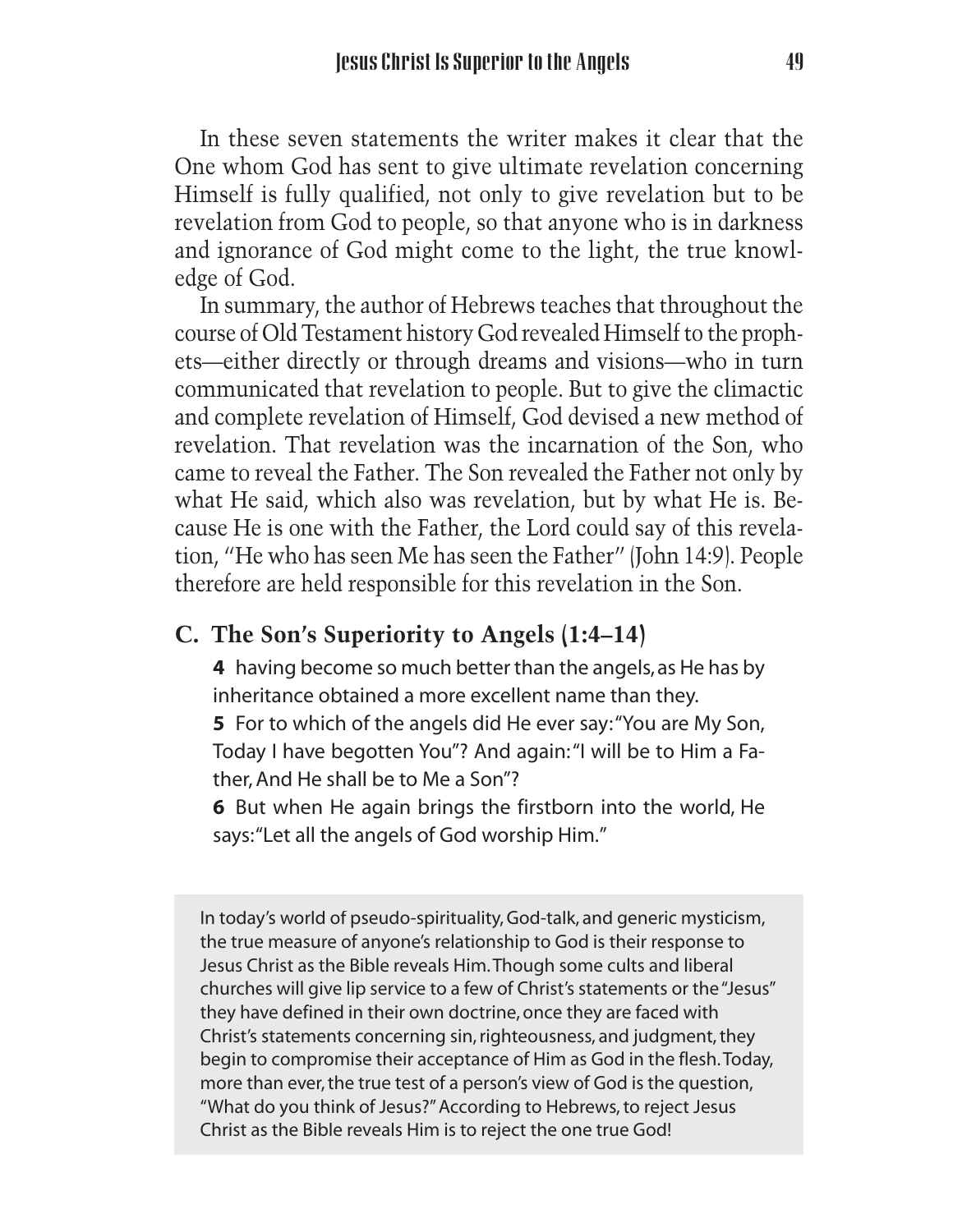**7** And of the angels He says: "Who makes His angels spirits And His ministers a flame of fire."

**8** But to the Son He says: "Your throne, O God, is forever and ever; A scepter of righteousness is the scepter of Your Kingdom.

**9** You have loved righteousness and hated lawlessness; Therefore God, Your God, has anointed You With the oil of gladness more than Your companions."

**10** And: "You, Lord, in the beginning laid the foundation of the earth, And the heavens are the work of Your hands.

**11** They will perish, but You remain; And they will all grow old like a garment;

**12** Like a cloak You will fold them up, And they will be changed. But You are the same, And Your years will not fail."

**13** But to which of the angels has He ever said: "Sit at My right hand, Till I make Your enemies Your footstool"?

**14** Are they not all ministering spirits sent forth to minister for those who will inherit salvation?

Throughout the Old Testament, God's revelation to mankind was frequently communicated through angels. Hagar received revelation from God through angels (Genesis 16), as did Abraham (Gen. 22:11–18). Jacob was visited by angels who brought revelation to him (Gen. 31:11–13), and the Angel of Jehovah brought revelation to Moses (Exod. 3:1–2). Balaam (Numbers 22), Gideon (Judges 6), and Manoah (Judges 13) all received revelation through angels. The prophet Elijah received a message from God through angels (1 Kings 17:2–4). Gabriel brought revelation to Daniel (Dan.

Although we are reminded daily of the celebrity and status of people who possess a certain amount of "power" in our society (politicians, stars, professional athletes), we are amazingly unimpressed with the sheer power of Jesus Christ. Anyone who has ever witnessed the unharnessed natural power of a hurricane, earthquake, volcano, or other natural catastrophe knows that the sensation is overwhelming; yet Jesus Christ holds together the entire universe in which those events are tiny details! Is this the kind of power in which we consciously place our trust during times of crisis? The scope of His power is far greater than any problem we might ever face.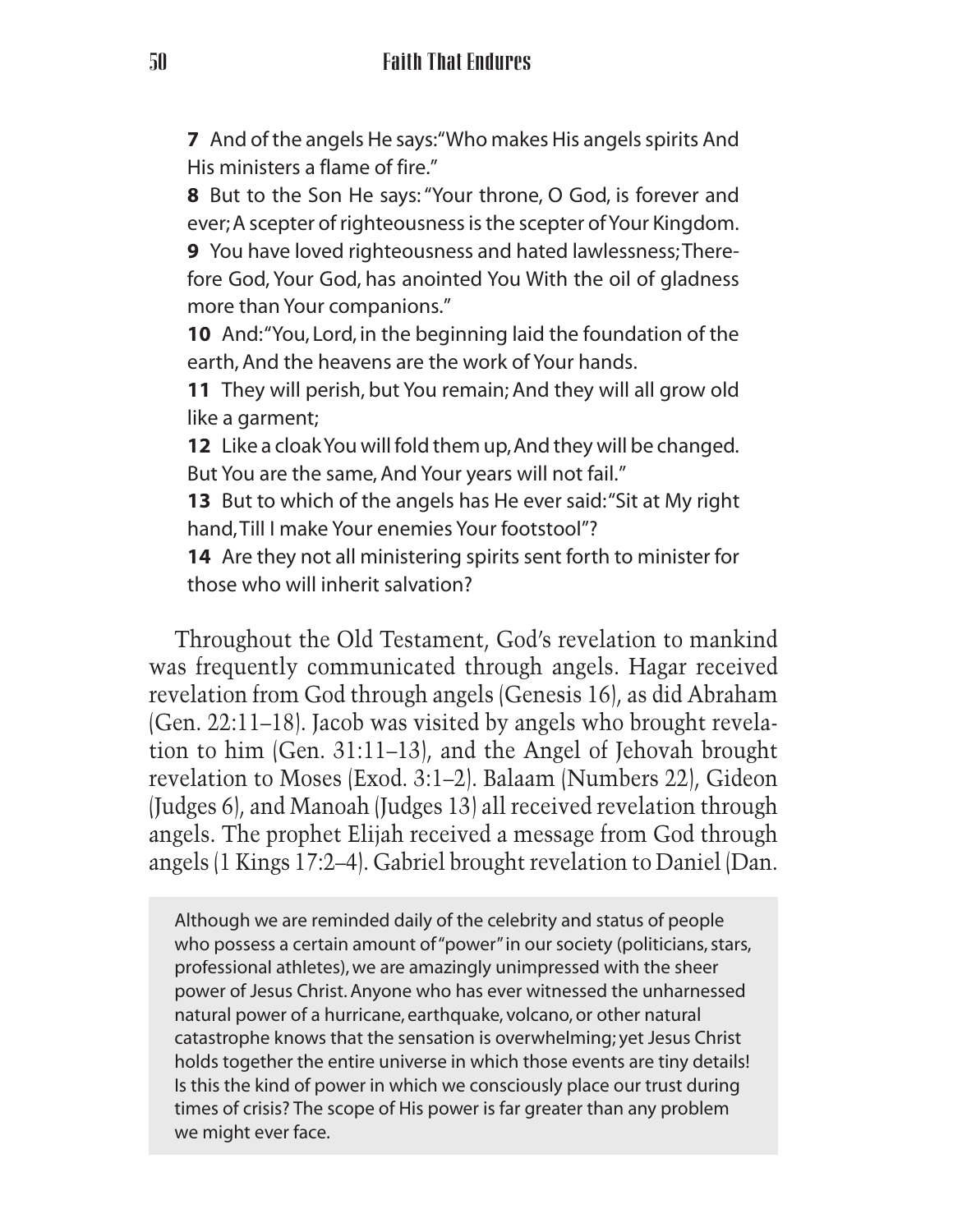10:11–12), and angels communicated revelation to Zechariah, the prophet (Zech. 1:9; 4:1–6).

What was true in the Old Testament was also true in the New Testament. Joseph received an announcement concerning the birth of Jesus from an angelic messenger (Matt. 1:20). The announcement concerning the birth of the promised forerunner, John the Baptist, was given by an angel to Zechariah (Luke 1:11–17). And the announcement of the conception of the promised Messiah was given to Mary through an angel (Luke 1:28–32).

While all of these revelations given to individuals were significant, the greatest revelation given to people through angels was the Law, which was revealed by angels to Moses at Sinai. Paul wrote concerning the Law, "It was appointed through angels by the hand of a mediator" (Gal. 3:19). Israel considered all revelation given through angels to be authentic, trustworthy, and binding. However, special heed was paid to the Mosaic Law, because it was revealed directly by God to Moses, the mediator. For countless generations, the nation to whom the Law had been given held that Law in highest esteem and considered itself to be bound by the Law. If God's people, then, were to put themselves under a new revelation from God, they would have to be shown that the new is superior to the old. The writer does this by showing that the new revelation came through a Person superior to the angels and to Moses, through whom the old revelation came.

In verses 4–14 the writer presents what could be viewed as a summary of Old Testament doctrine concerning angels. Rather than appealing to the innumerable Jewish traditions that had arisen

An interesting prophetic sidenote: When Jesus Christ returns to establish His millennial kingdom on this earth, He will redeem the creation itself from the effects of man's sin at the Fall. In other words, He will bring environmental harmony to the earth for the first and only time since the fall. Yet, before Christ does return, Satan will attempt to counterfeit this messianic miracle by convincing the human race that it can "save the earth" through its own collective efforts. This is just one of many uniquely messianic feats Satan will attempt to counterfeit as Christ's return draws near.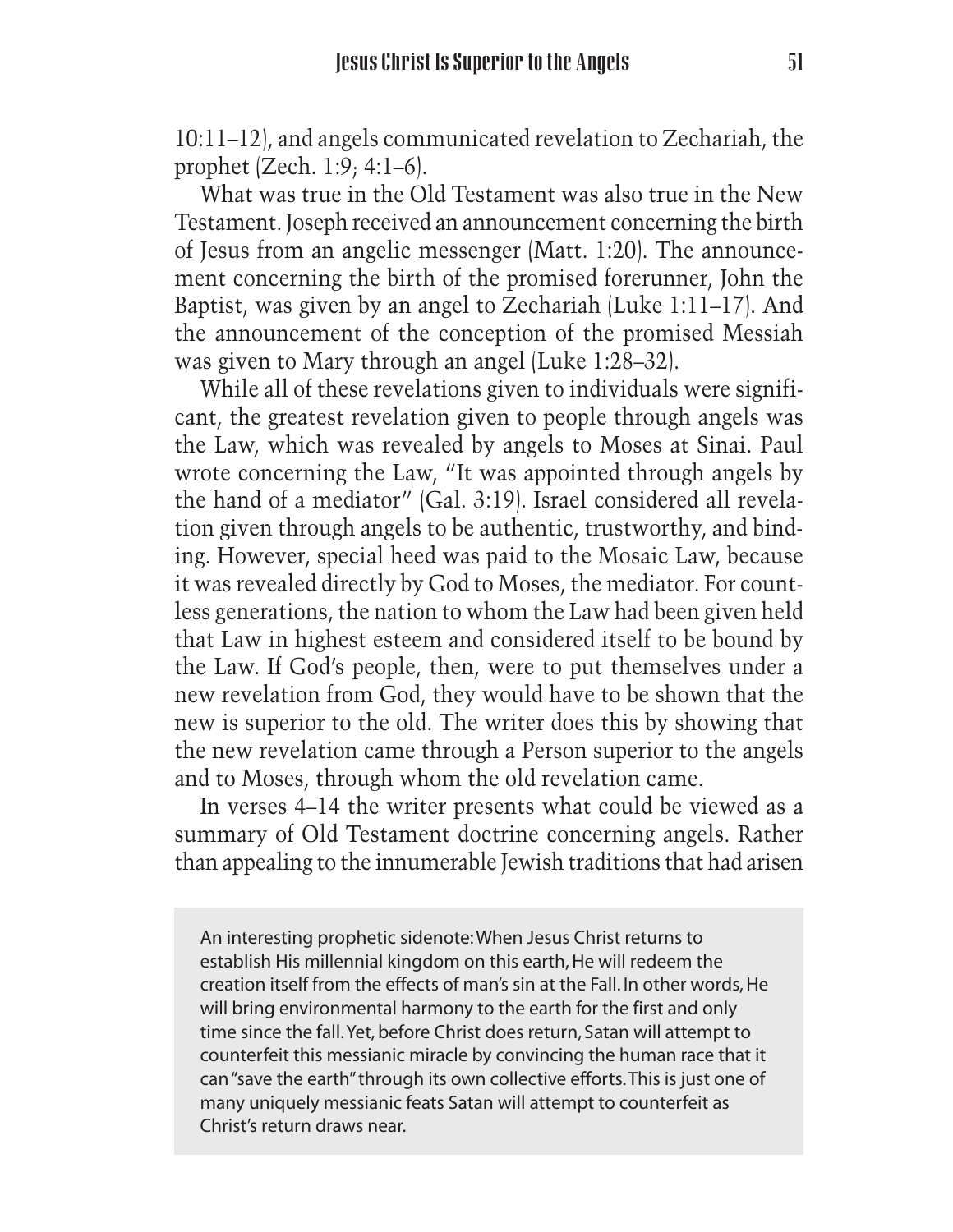concerning the nature and function of angels, the apostle reviews the Old Testament Scriptures' teachings about the nature and ministry of angels. He does this to contrast angels with the Son, the authoritative administrator in the universe, the Architect of the ages, the One who carries all human history to its Goddesigned end.

While verse 3 emphasizes the eternal relationship of the Son to the Father, verse 4 now emphasizes the exalted position to which the God-man was appointed, evidently at the time of His resurrection. As we will see later in the epistle (5:5–6), at the time of the resurrection, the One who from eternity past had been appointed as heir now actively engaged in the administration of that inheritance. Because the administration given to the Son includes not only the physical universe but all created beings within God's creation, and because angels are a part of creation, the One in authority must be superior to all those over whom He exercises rule. Therefore the eternal Son clearly is superior to the angels.

To support his assertion that the Son is superior to angels, the writer of Hebrews appeals to seven passages from the Old Testament.

The first quotation (1:5a) is from Psalm 2:7, where a covenant given by the Father to the Son declares, "You are My Son, Today I have begotten You." Without doubt, the day referred to is the day of resurrection. The "begetting" does refer to the inception of the Son's existence, as though there was a time when the Son did not exist and then was brought into existence. Just as Jacob appointed Joseph to an authoritative position and Joseph became "the son" or "the heir" at that specific time, so at the specific time of the resurrection, God the Father established the positional right of the Son to rule. That is why Paul declared in Acts 13:33 that Psalm

Throughout the Old Testament, one of the characteristics of God's glory was that no manifestation of evil could stand before it. Similarly, the greater our understanding of the Son—who is the brightness of God's glory—the greater will be our distress before Him regarding our sin and uncleanness. Anyone hungry for a cleansed life will continually cultivate a greater understanding of Him and a closer relationship with Him.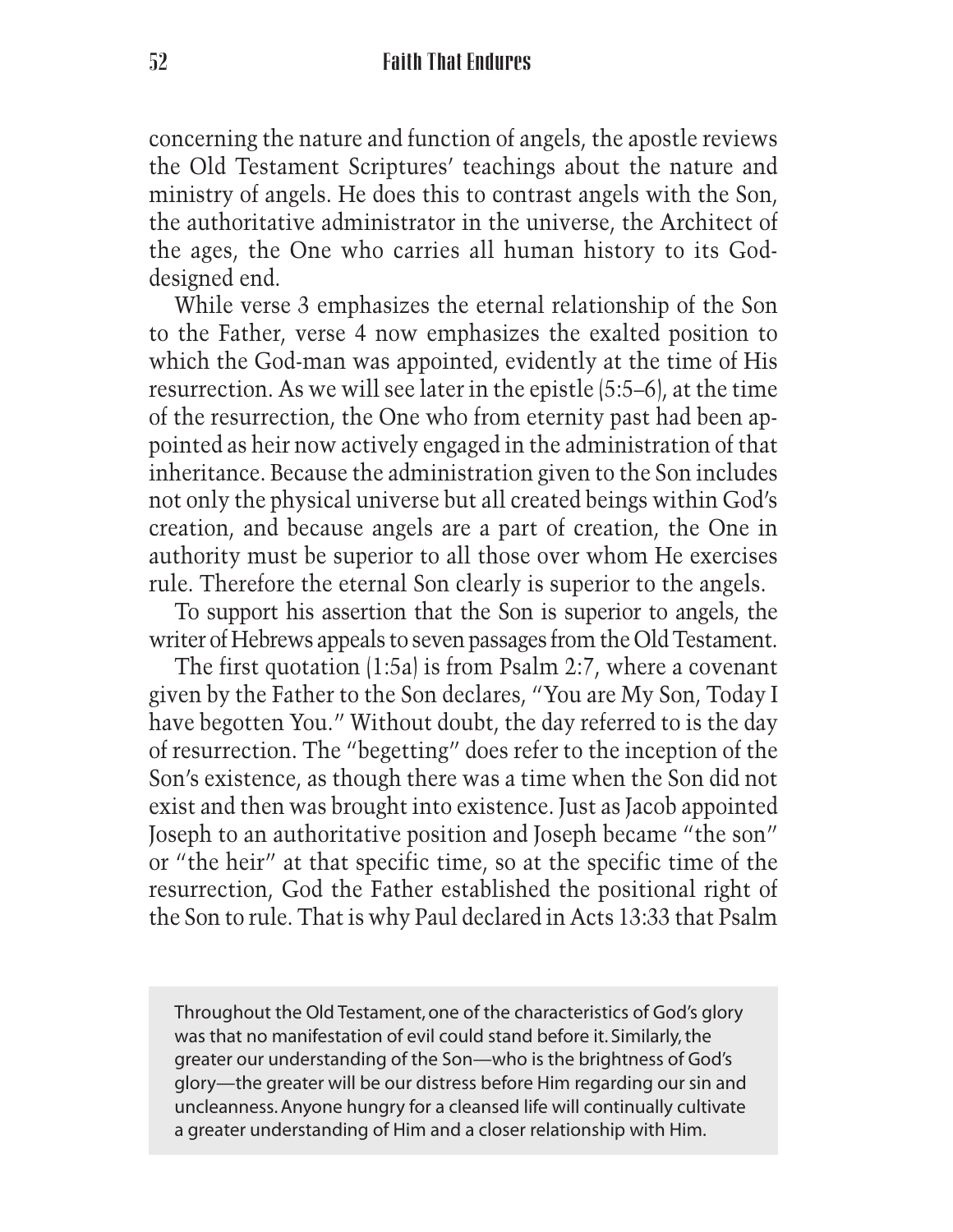2:7 was fulfilled by the resurrection of Jesus Christ. While some angels were appointed as "principalities and powers" (Eph. 1:21) and were assigned to rule in the angelic realm, none were ever called "sons." This authority belongs exclusively to the resurrected One, Jesus Christ.

The second quotation (1:5b) is from 2 Samuel 7:14, a passage in which God makes a covenant with David. Here God affirms that there will be a continuing relationship between Himself and David's descendant, and that through this descendant the covenant God made with David would be fulfilled. The emphasis in this passage is on the verb "I will be," indicating a continual position of authority that will be given to that descendant. This positional authority is based on the relationship between the ultimate Son of David and His Father who gave the covenant. We see, then, that Jesus Christ, David's greater Son, is the One through whom all of the Messianic promises concerning a kingdom, redemption, and blessing would be fulfilled.

In verse 6 the writer anticipates the second advent of Jesus Christ into this world subsequent to His resurrection by quoting a third Old Testament passage. In Deuteronomy 32:43 (quoted in the Septuagint version), it is foreseen that at Messiah's return the angels of God will worship Him. The scene here is of the millennial reign of Christ on the earth in fulfillment of God's Old Testament covenants. According to Hebrews 12:22–24, when Christ's kingdom is instituted here on the earth, the unfallen angels will be a part of that kingdom dwelling with the Father and the Son. And along with the Old Testament saints and redeemed saints of this present age, they will be in the heavenly city, New Jerusalem, as worshipers. Certainly, therefore, He who is worshiped is superior

How much time do you spend studying the person of Jesus Christ? How much time does your church or Bible study spend teaching about the person, the work, the attributes, and the nature of Jesus Christ? If we truly want to draw near to God, and if Jesus Christ is the ultimate revelation of God, we will do well to spend our time learning about Him, talking to Him, walking with Him, obeying Him, and drawing ever closer to Him.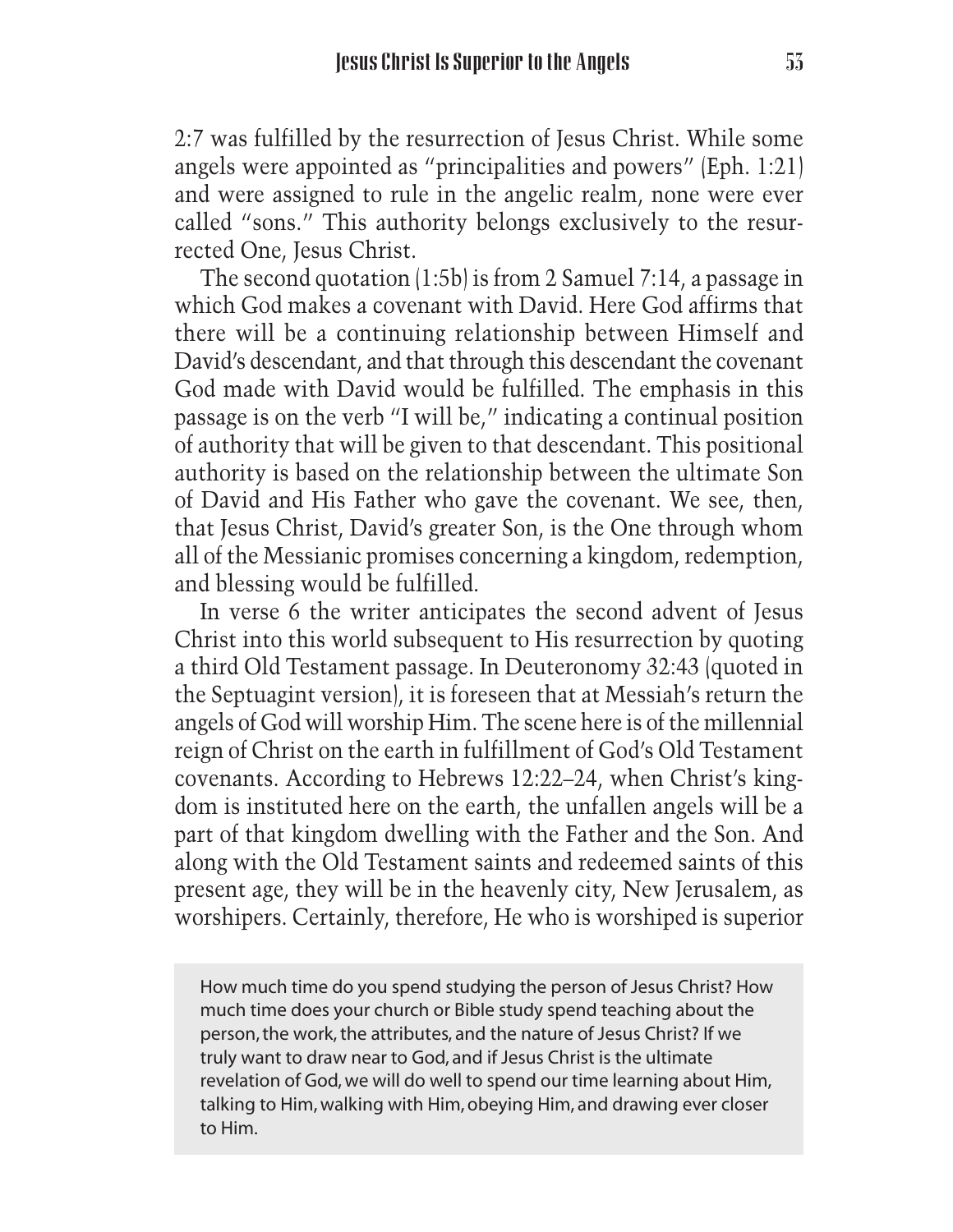to those who worship Him! This quotation, then, emphasizes the future position of authority and dignity of the Son in His 1,000 year reign on the earth.

The fourth quotation, from Psalm 104:4, is found in verse 7. There the angels are referred to as spirits, and in ministry they are likened to flames of fire. Because angels are spirits, their ministry cannot be observed; and just as a flame is temporary and transitory, so the ministry of angels is periodic and temporal. Most important, here the author contrasts the unseen and temporary ministry of angels with the eternal character and ministry of the Son.

In the fifth quotation (1:8–9), another contrast between Christ and the angels is based on Psalm 45:6–7. Here the writer affirms the eternality of the Son and shows that every exercise of His administrative authority is in keeping with God's perfect righteousness. According to the Jewish tradition of that day, angels were created new every morning, and after they completed their daily ministry, they returned to the stream of fire from which they had been taken. This concept may have arisen from an interpretation of Psalm 104:4. Regardless, it is with stark contrast that the author emphasizes the eternality and the deity of the Son. Further, this anointing has set Him apart to the position of an administrator, since anointing in the Old Testament always had in view empowerment by the Holy Spirit to discharge a special

Because at least one cult today insists that Jesus Christ is not coeternal with the Father but was brought into existence at a point in time, it is important to understand this legal language of the ancient Near East. The bestowal or "begetting" of sonship rights as legal heir to all things possessed by one's father was a legal pronouncement, much like the naming of an heir or a legal successor in a will. It was at the point of the Resurrection that this prophetic pronouncement concerning the "son" of David was fulfilled—the point at which there was no further barrier to Messiah's legal right to inherit from the Father possession of all creation. Although we know from biblical prophecy that He will take possession of that inheritance in the future, His legal right to that inheritance was made sure by His victory over Satan at the Resurrection.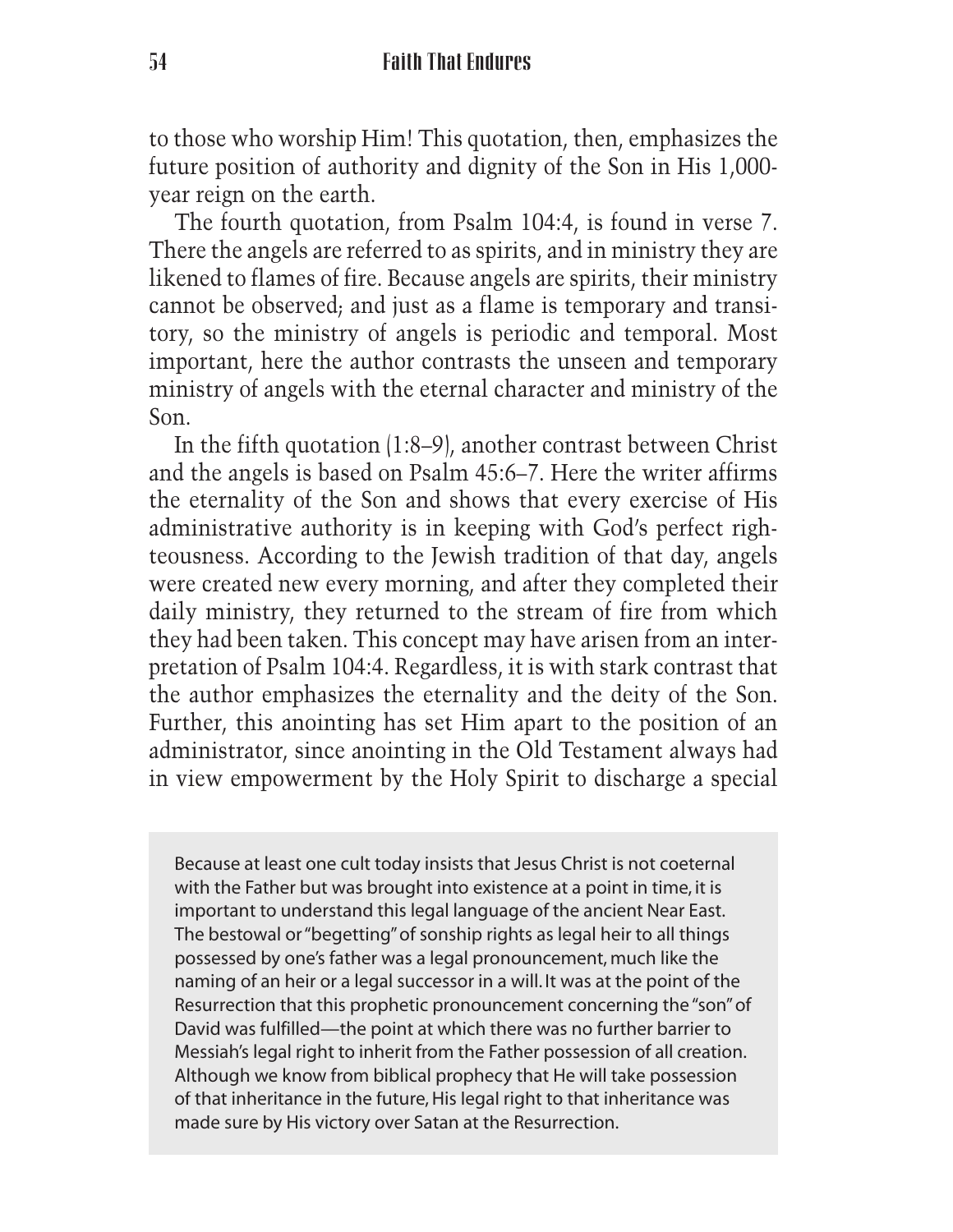office or appointment. In Psalm 45, then, the Son is shown as anointed by the Father with the Spirit for the discharge of His office as earthly king. As we know from the gospels, at His baptism the Son was anointed and empowered by the Holy Spirit to fill His messianic office in His earthly kingdom (Acts 10:38).

The sixth quotation is from Psalm 102:25–27 and is found in verses 10–12. Here the eternality of the One who is addressed as "Lord" is affirmed. He is the Creator of the universe, and while the universe is destined to pass away, the Creator remains. He is the eternal uncreated Son of the Father, in contrast to the angels who are created beings.

The seventh and final quotation, found in verse 13, is from Psalm 110:1. Again reference is made to the time of the resurrection when Christ was officially enthroned at His Father's right hand. This enthronement was the Father's answer to the Son's petition on the eve of the crucifixion: "O Father, glorify Me together with Yourself, with the glory which I had with You before the world was" (John 17:5). Christ's enthronement was the Father's declaration of His acceptance of the Son and His satisfaction with the Son's work. Moreover, Christ's enthronement at the Father's right hand anticipates His enthronement here on the earth following His second coming, when all the enemies of the enthroned One will become subject to Him. The right to rule given by the Father to the Son will be exercised here on earth in the Son's millennial kingdom.

Throughout these seven quotations the writer of Hebrews has

From the fall of man on, God communicated with humankind through mediators because of His holiness in contrast to man's sinfulness. God's separateness from sin is something we should never forget nor make light of in our relationship with Him. God is holy, which means He is entirely without sin and separate from sin. Just because He has allowed us to draw near to Him through the blood of Christ does not mean that He has changed his mind about sin—or that we can make light of sin in our lives. His desire for us is that we share His holiness as Jesus Christ conforms us to His image. Let's get serious about sin in our lives, and strive to live holy lives, because He is holy.